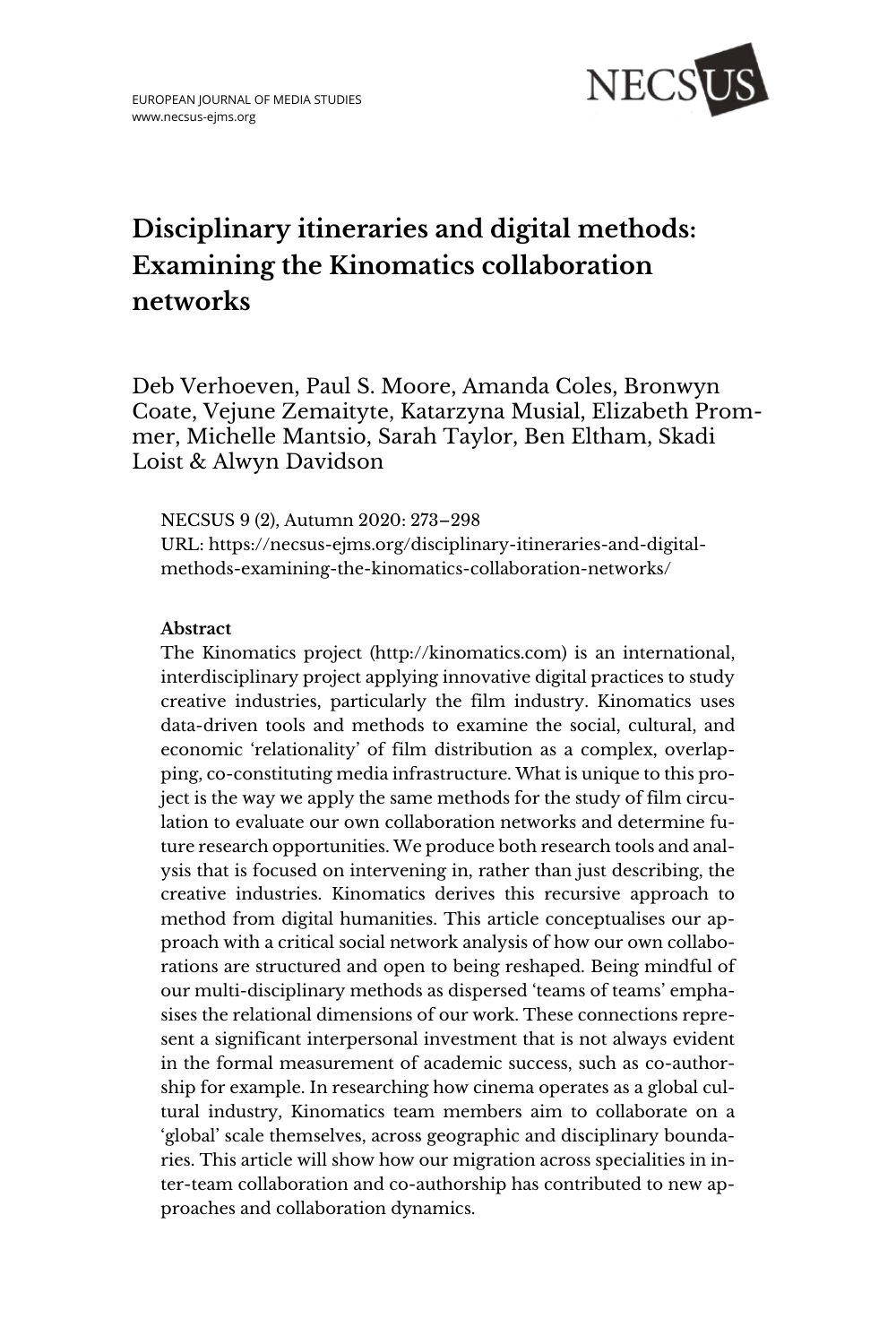**Keywords:** [academic collaboration,](https://necsus-ejms.org/tag/academic-collaboration/) [collaborative networks,](https://necsus-ejms.org/tag/collaborative-networks/) [digital](https://necsus-ejms.org/tag/digital-methods/)  [methods,](https://necsus-ejms.org/tag/digital-methods/) [feminist data analysis,](https://necsus-ejms.org/tag/feminist-data-analysis/) [social network analysis](https://necsus-ejms.org/tag/social-network-analysis/)

# **Introduction**

What makes a great research team? And exactly how would we recognise one? Collaboration can refer both to the process and the outcome of academic work, but it is not usually well defined as part of research methodologies. The Kinomatics project is an international, interdisciplinary project applying digital methodologies to study creative industries, particularly the film industry.[2] In this article, we make ourselves the object of our study, interrogating the character of our own collaborative network. Specifically, we apply our methods for studying the global circulation of cinema and media onto our collaboration network of globally-circulating media researchers.

Academic teamwork is often described as an expression of collegiality. However, perceptions of the value of collegiality vary for different academics depending on their jurisdiction, institution, rank, discipline, gender or race, resulting in what Massy, Wilger, and Colbeck have called 'hollowed' collegiality.[3] As Macfarlane explains it, 'ventriloquizing the values of collegiality has become a performative riff in academic life which, in practice, is increasingly characterised by isolation and individual competition'.[4] Or, as Kligyte and Barrie argue, many academics persist with an 'unattainable collegial ideal situated in binary opposition to management', which 'ultimately disguises the contingent character of this relationship and prevents both leaders and academics from imagining alternatives'.[5]

This article evaluates our attempts to achieve one such imagined alternative through a detailed social network analysis of the current Kinomatics research team. Our intention is not to defend or rehabilitate any one definition of 'collegiality'. Rather, we seek to examine our own practices of teamwork as a mode of professional praxis that is also a form of structural resistance to neoliberal ideals in the contemporary academy. Building on the important reflexive and political scholarship of feminist colleagues, we seek to pay attention to 'how we work and interact with one another' as fundamental to understanding, and proposing alternatives to, chronic managerial, corporatised modes of surveillance and governance, which foster institutional allegiance through individualised inducements.[6] We seek to reimagine how we might understand the value and venture of academic 'cooperation' in the contemporary academy. Parallel with our research goal of facilitating more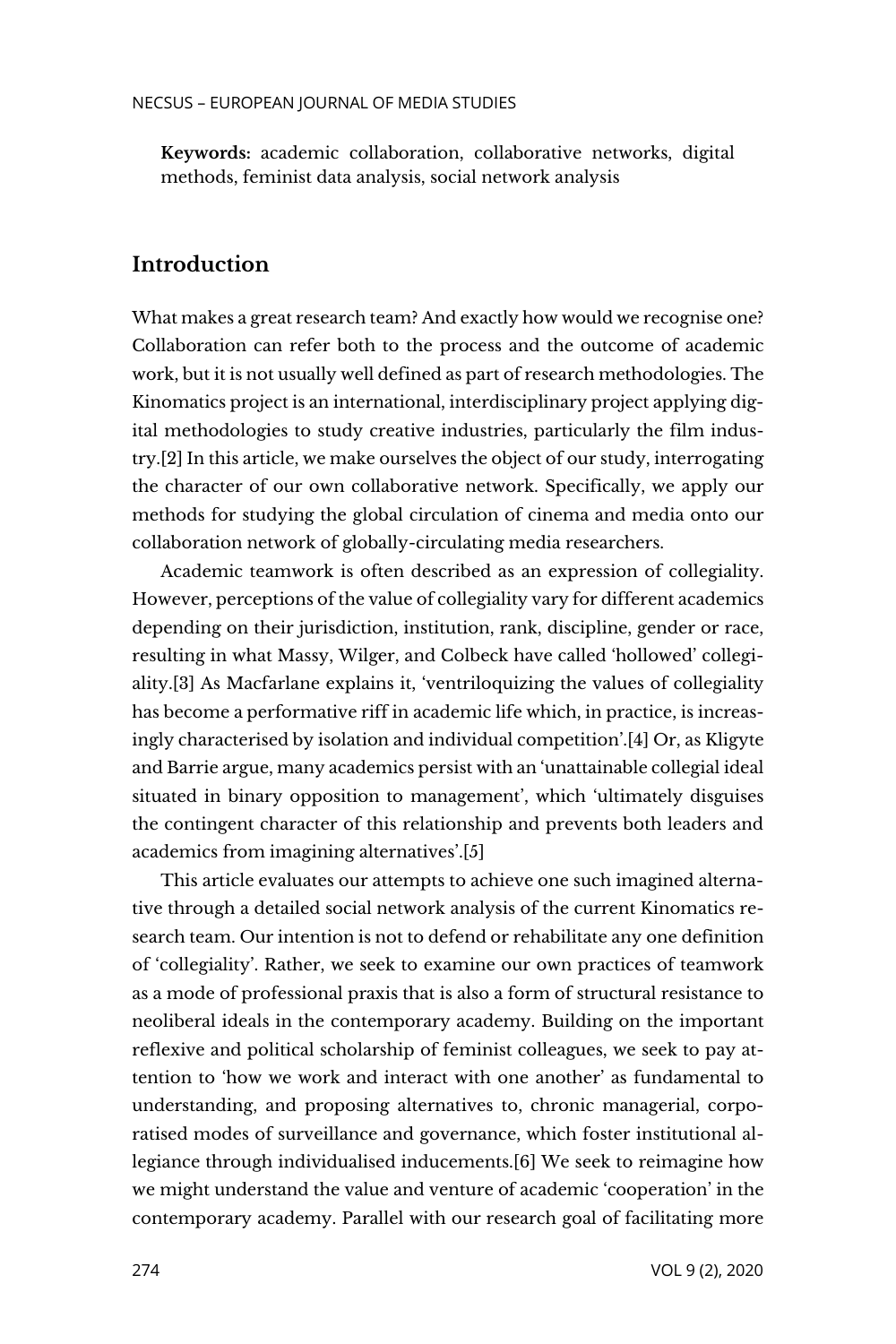equitable, reciprocal media industries, our aim here is to open academic networks to a methodical evaluation in order to nourish scholarship that is generative and compassionate in terms that go beyond quantified accountings of productivity.

Our findings are instructive. We created two distinct versions of our network: one built using the formal performance indicators that universities routinely value and measure (publications, grants, conference presentations); the second network estimating our intangible connections using a survey into our perceived social media interactions or communal coffee consumption, for example. A key finding is that, within our own network, care and attention to reciprocal, informal connections is a wider, more robust footing that largely precedes and forms the basis for our formal co-authorships. The implication for our research on cinema's global flows is the hypothesis that a more equitable, open media industry must be supported by everyday industry interconnections and informal collaboration. In other words, there is a *social* foundation for media industry practices. This is already confirmed, in part, through Kinomatics prior research into specialised sites of film distribution. Elsewhere, we have shown how policies aiming to mandate equity, diversity, and inclusion in financing are toothless without genuinely inclusive practices on-set in production and hiring.[7] Or again, we have shown how film festivals work as sites of informal social networking that precede global distribution deals, especially important for queer filmmakers reaching an audience.[8] Generally, our reflexive social network analysis demonstrates the premise that intercultural movie-going and transnational film distribution can be a foundation for cultural connections at large.

### **Background: Academic networks**

The rich history of academic collaboration across geographical and institutional boundaries suggests that networks of scholars are a crucial site for the sociology of knowledge. Academic networks are diverse in formation and function. They vary in degrees of formality, institutionalisation, and spatial density. Some are formal and bounded by organisations (see [http://crimt.org\)](http://crimt.org/), some are geographically dispersed but still formalised (for instance members of national academies and disciplinary professional associations), while other networks are more epistemic in nature (for example the Frankfurt school).[9] Sociologists and historians of science have focused in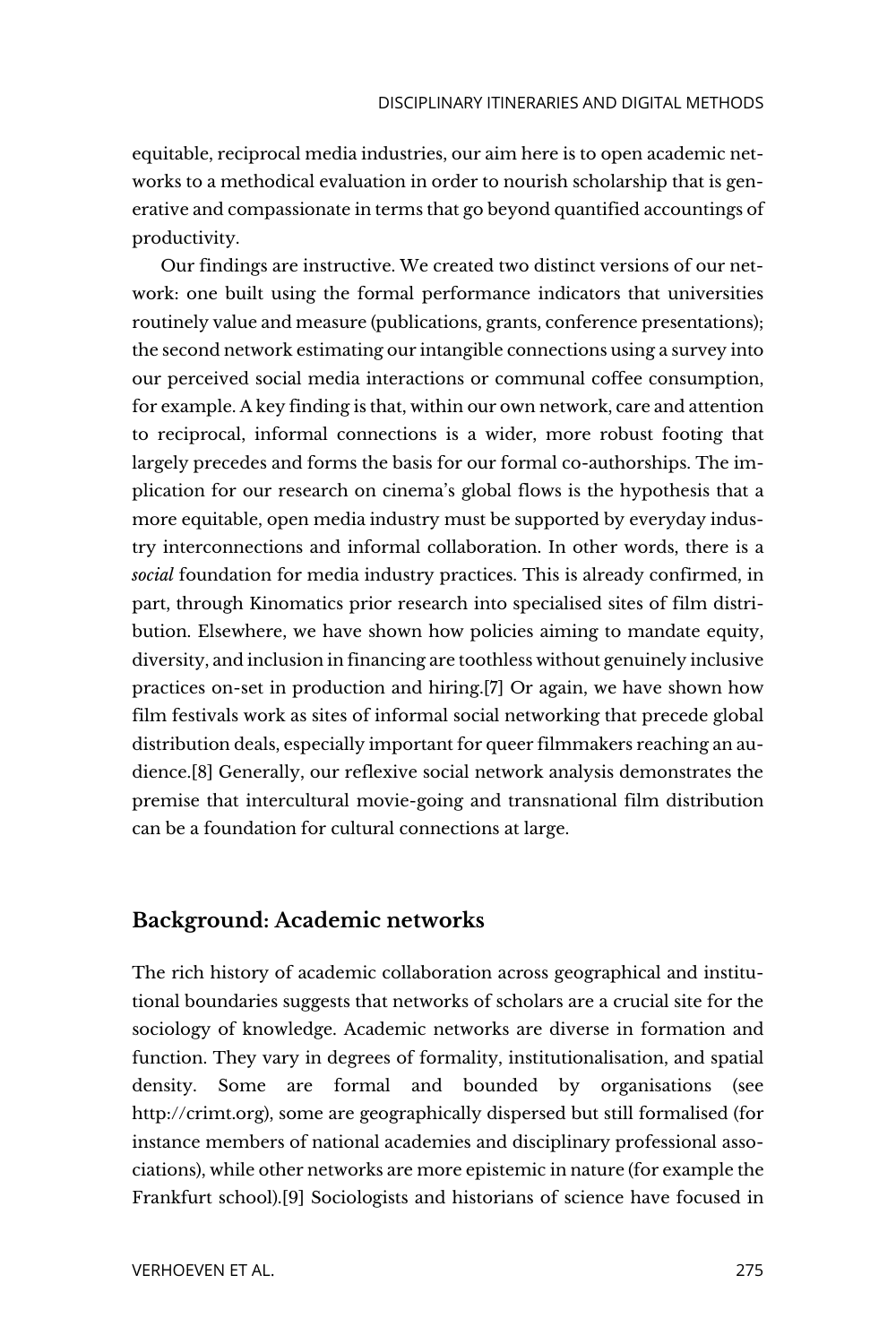particular on how informal networks operate in the contexts of scholarly research, including the reproduction of a 'hidden curriculum' of exclusionary norms marginalising, for example, women and racialised minorities.[10] Similarly, 'invisible colleges' refer to 'a network of scholars who are spatially dispersed but who are closely interconnected by exchanging research findings and other scientific information'.[11] Invisible colleges have been instrumental in shaping both the contours of the academy and society at large and it has been observed that the recent rhetorical embrace of 'interdisciplinarity' by university management functions as an attempt to reduce the power of disciplinary communities by 'flattening out distinctions between different types of knowledges'.[12]

Alongside disciplinary conventions of qualitative, quantitative, and primary scholarship, contemporary humanities research now often proceeds within an applied, project-based approach reliant on communication across a diversity of methods, techniques, and substantive specialisations.[13] Trained in different disciplines, in different departments, under different advisors, and measured by wildly different expectations of excellence, interdisciplinary teams cannot always rely on unplanned sociable connections, and may therefore be comparatively fragile networks unless strategies to develop trust are deliberately planned.

Just as they have made an impact on the screen-based creative industries that we study, digital technologies have also been vital to facilitating recent growth in academic networks that exist in both virtual and physical space. Here 'boundaries are permeable, interactions are with diverse others, connections switch between multiple networks, and hierarchies can be flatter and recursive'.[14] Yet although digital communication may overcome global distances, online capacity does not as easily span linguistic, national, and institutional contexts – not to mention time zones.[15]

Despite these specificities of linguistic, national, and institutional conditions, international collaborations have become an increasingly shared feature of academic life. Wide and complex collaborative networks have been esteemed by a particularly pernicious form of neoliberal peer review and academic governance that has sown deep roots in a highly globalised academy. This includes institutional preoccupations with various forms of global rankings (journals, departments, universities, 'top' academics, student 'satisfaction' scores) and highly regimented academic performance metrics (number and type of publications, number of committees, amount and type of research income), which tend only to further privilege the most economically, socially,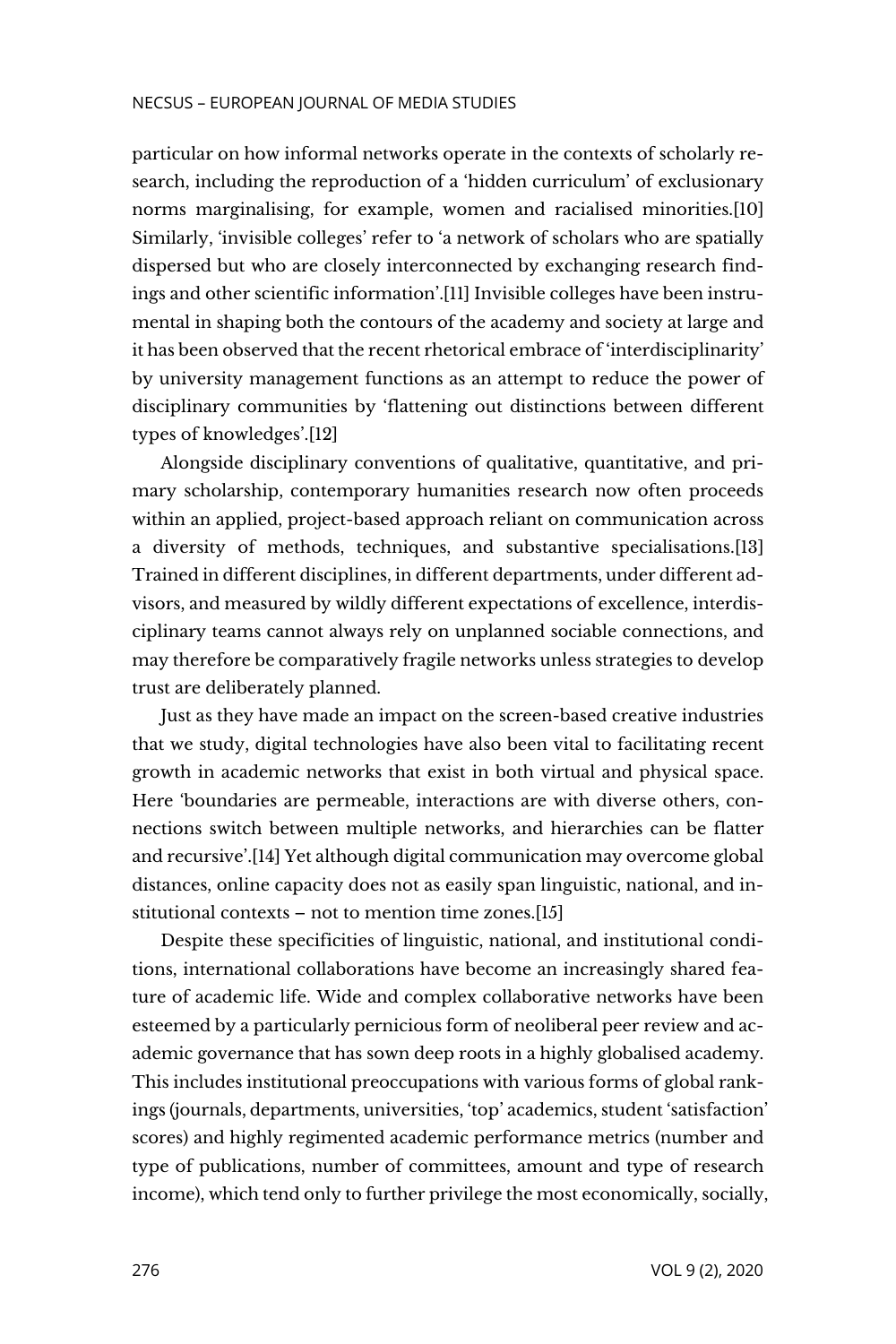and politically advantaged academics as benchmarks by which all others are measured.[16] These same, dubious definitions of 'excellence' are deeply informed by, and embedded in, corporate ideology and logics which serve as the foundation for increasingly undemocratic forms of university governance and management.[17]

The anti-democratic turn in the neoliberal university, however, has paradoxical dimensions; the most notable of which, for our purposes in this article, is that the production of knowledge is increasingly a collective undertaking – what Connell refers to as 'a profound institutionalisation of the intellectual labour process; a collectivisation that has become the necessary condition for every performance that the metrics purport to measure'.[18] The paradox lies not simply in the tensions between a highly individualised and competitive performance culture that trades in a collectively generated form of knowledge production as its primary good; the paradox is that the increasingly collectivised nature of knowledge production is belied by the ways in which universities (de)value the *relationships* required to generate their core 'product'. The richness of research collaborations – dare we say their innovation – is generated by deep, considered, and deliberative collaborations among academics, within their research communities. Such context is too frequently reduced to a legalistic, risk-averse set of contractual relationships primarily concerned with questions of knowledge ownership, commodification, and commercialisation.

We respond to calls for scholars to reject the 'counting culture' of enumerative self-auditing and instead consider care-full academic work: 'What if we counted differently? Instead of articles published, or grants applied for, what if we accounted for thank you notes received, friendships formed, collaborations forged?'[19] In other words, in the broadest possible sense, how do we make each other count? In the following section, we explain how we have tried to create Kinomatics-as-praxis, a reflexive approach to interrogate what caring, informal academic collaborations might look like if they were measurable, and therefore accountable for, acts of empathy and kindness.[20]

# **Defining the Kinomatics collaborative networks**

Kinomatics is a scholarly feminist interventionist research project that aims to make both the academy and the world in which it operates a better place in which to live, work, and create. This means Kinomatics has a dual focus: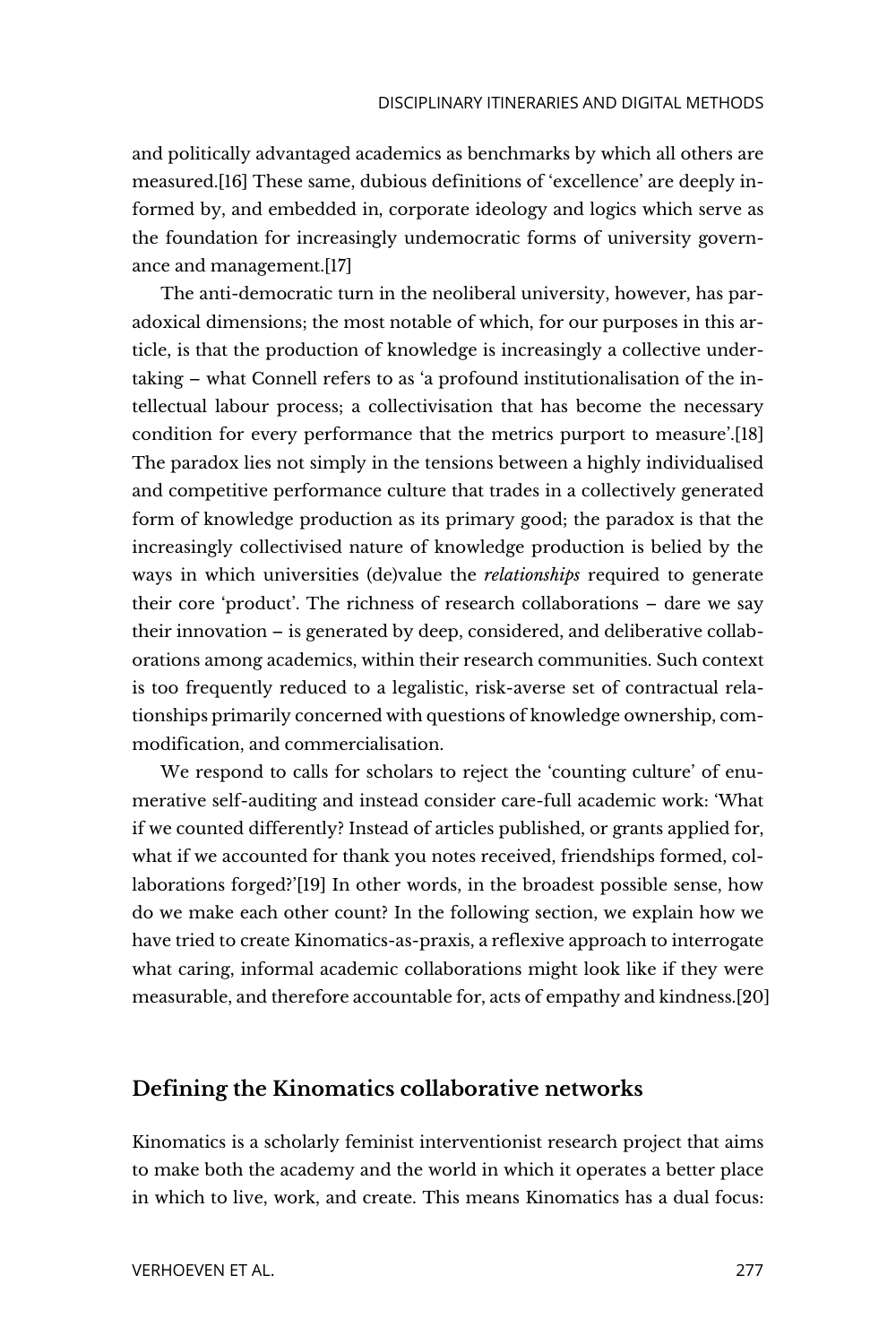both as a reflexive set of relationships between scholars operating within the network, and as a high-impact interdisciplinary feminist research network. We are evidence-based, data-driven, and 'world-facing' (acknowledging our reciprocal interactions with the industries and communities we study). We start from the premise that all relationships – those between the academics within the network, our relationships with our respective universities, with our research communities, and our relationships with data – are inscribed and informed by power relations. We seek to interrogate, examine, and question those power relations and the consequences they produce for our research, and the communities with whom we produce our research. The project is based on core feminist values that seek to not only name but redress systemic inequality, using data as an interventionist tool.

Parallel to the uptake of new digital analysis tools in cinema studies, Kinomatics emerged in the mid-2000s as scholars began to explore the collaboration opportunities (and challenges) afforded by computational platforms. Just as data lent itself to interoperation, so too did the scholars using digital platforms for creative industry research lean towards new interdisciplinary formations and a commitment to equitable and reciprocal disciplinary and professional collaboration. In this way, Kinomatics itself became a venue for both empirically refining methods and attending to questions of ethics. Creative industries research as understood by Kinomatics also pertains to our own operational work. What we do is holistically integral and fluent to how we do it and vice versa. In other words, in the context of our research on global film *distribution*, we might consider how our own global network operates to *distribute* scholarly benefits.

A substantial focus of the Kinomatics research has rested on an extensive dataset comprising (almost) all cinema showtimes recorded around the globe over a two-and-a-half-year period between 2012 and 2015. This data does not include but can be interoperated with financial data such as box-office information. But this has not necessarily been our focus. Typically, research on global cinema is driven by economic questions such as how to generate revenues, control success at the box office, increase the size of market shares, and, sometimes, protect markets from US dominance. As Janet Wasko states, 'above all, profit is the primary driving force and guiding principle for the industry', and 'studios exist to make money'.[21] Instead, we have used this and other datasets to develop exploratory research including: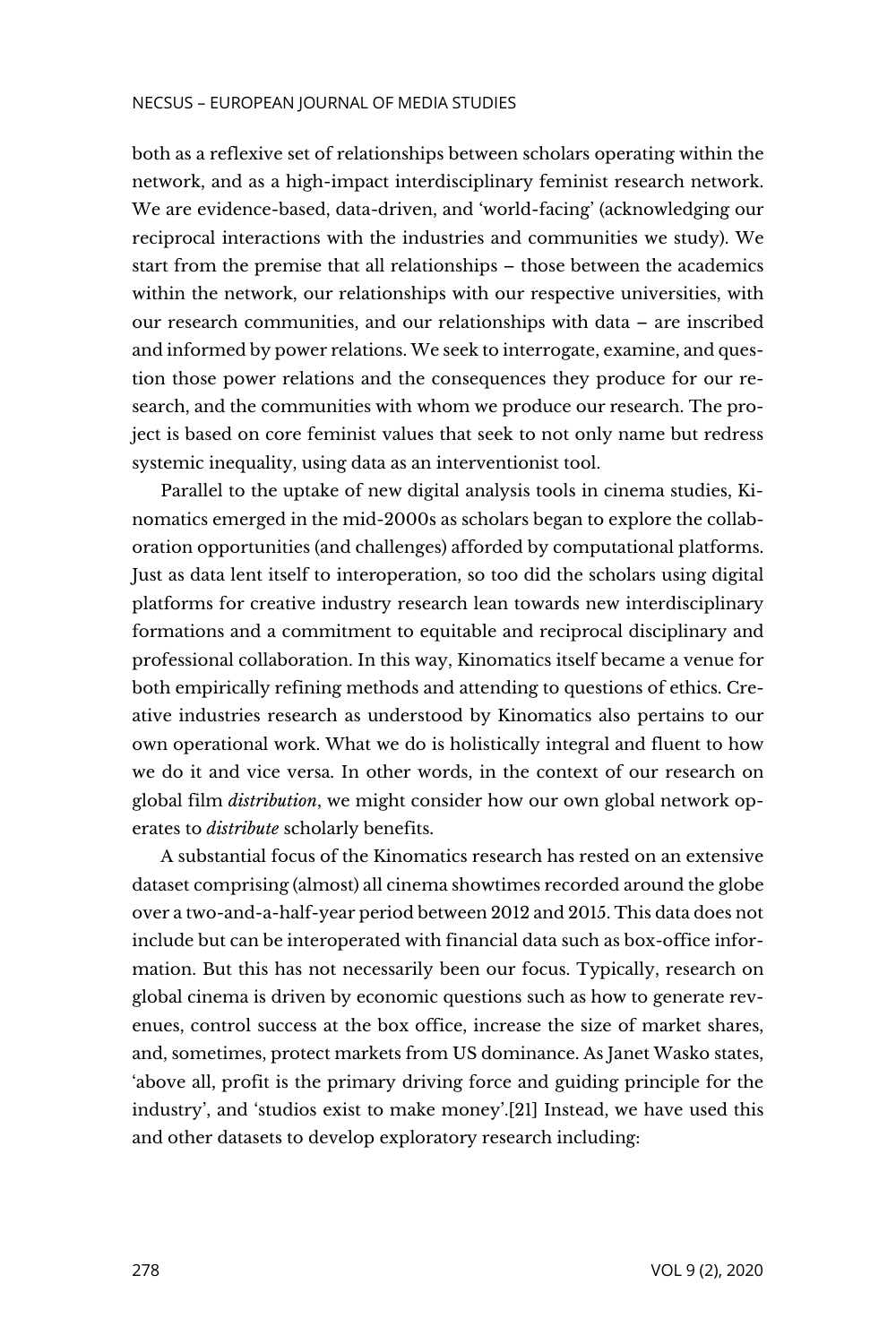- Data visualisations combined with creative arts-based approaches to information analysis
- Geographic network mapping and transnational flows of cinema focussed on trade reciprocity (see Fig. 1)
- Social Network Analysis of film production studies for developing social equity policies

Through the application of a variety of innovative methods, our interdisciplinary work renders visible the socio-spatial, historical, and political-economic relationships that inform the production, distribution, and consumption of cultural goods and services.



Fig. 1: Visualisation of reciprocal exchanges of films between countries expressed in terms of screenings of new release feature films, by Stuart Palmer.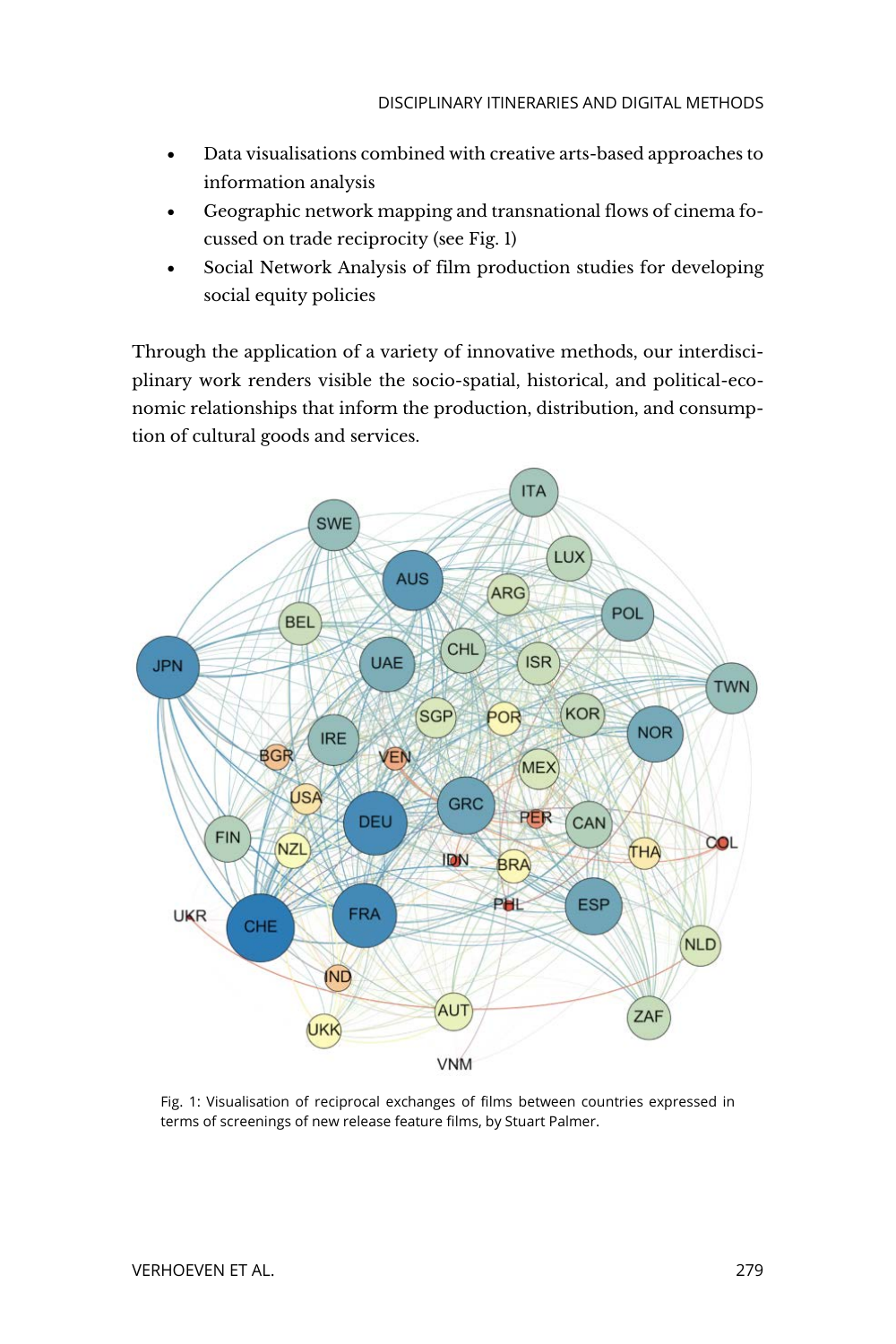# **Values and research**

Kinomatics practices a 'values-led' research design. Figures 2 and 3 summarise our values in the form of a landscape. The visualisations of these values are developed around an exploration of perspective, in which the horizon line, background, midground, and foreground provide a loose spatial and durational key to explore the movements available through representation. Perspective is explored laterally, horizontally, vertically, and as multi-level assemblages, in an attempt to open up another rendition of the data we work with and to expand what it might reveal. In a visual nod to 'standpoint feminism', perspective not only shows depth but locates and implicates the viewer.



Figs 2, 3: Visualisation of the values and principles of Kinomatics, by Michelle Mantsio.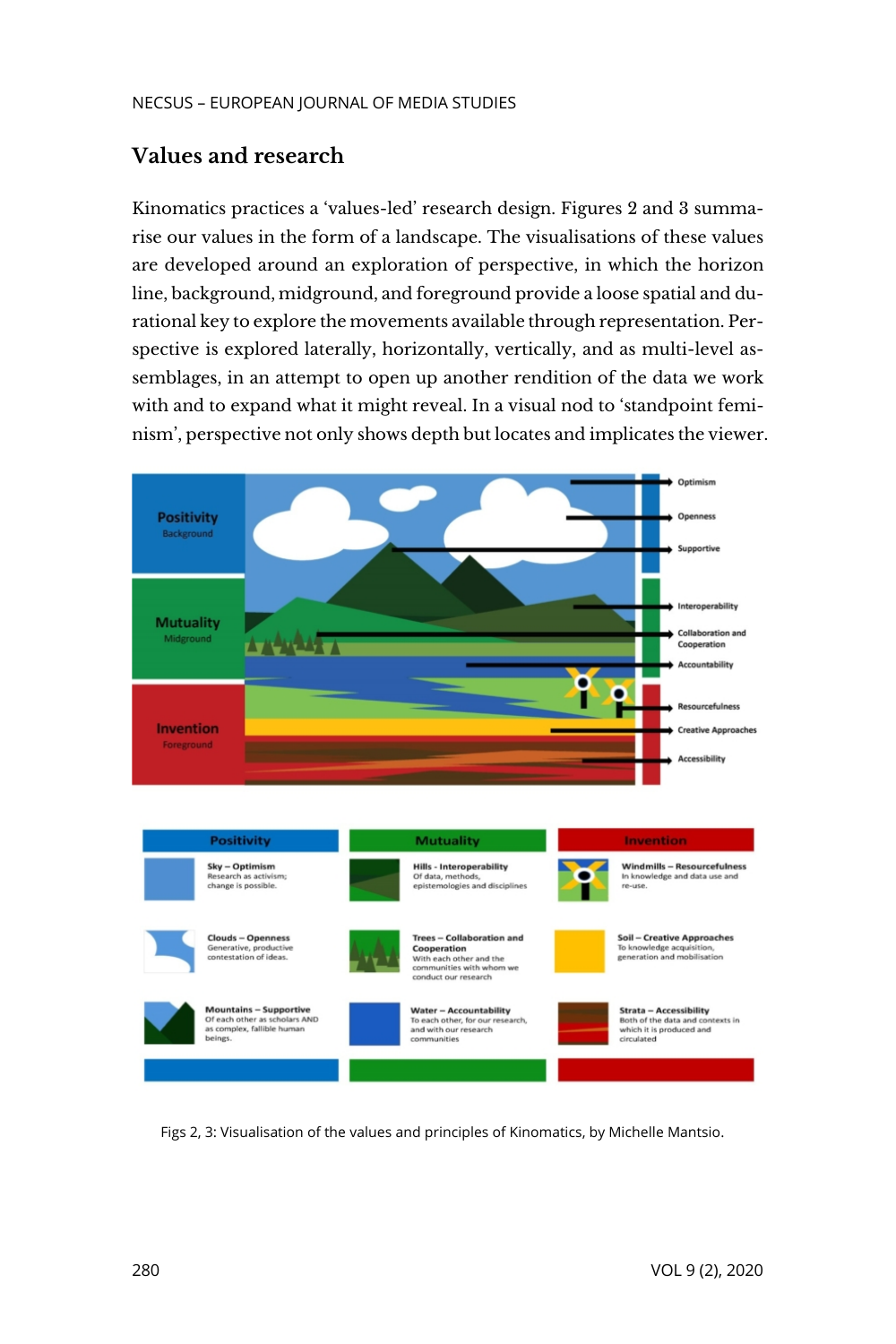In practice, collaborative authorship (typically three authors or more) is encouraged in Kinomatics to ensure a breadth of interdisciplinary contribution, but also to amplify the reuse and sharing of knowledge, analyses, and results. Collaboration is a mechanism for inclusion as well as an opportunity for exploratory interrogation. It recognises people's unique contributions and provides a trustworthy environment for critical interchange. We include students and non-academics as co-authors on the team without treating their technical and artistic assistance as merely a supporting role. We aim to manifest our interventionist project in the very structure of our collaborative network, reshaping our own work to be more inclusive alongside the project of encouraging equitable conditions within the global film industry. To achieve a more 'poetic world-making', to borrow from Michael Warner's definition of a public, we need to counter the persistent presumption that knowledge is constituted 'as dialogue or discussion among already present interlocutors […] real persons in dyadic author-reader interactions, rather than multigeneric circulation'.[22] Specifically, we need to attend to alternative forms of productivity that go beyond the conventional milestones of peer-reviewed publications and presentations in academic conferences. While acknowledging how such examples of 'rational-critical discussion acquire prestige and power', we want our team members to be 'overtly oriented in their self-understandings to the poetic-expressive dimensions of language … [that] lack the power to transpose themselves to the level of the generality' of the academy.[23] Consequently our work has appeared in venues ranging from ranked academic journals, trade publications, media outlets, blog sites, podcasts, and art exhibitions.

In this sense, our adoption of the term 'network' in our practice is not intended to reiterate the way academic networks consolidate gatekeeping or the way they ensure narrow hiring patterns in putative 'merit-based' institutional settings.[24] Our intention is to subvert both aspects of this opposition – the closed, defensive employment networks of the university sector and also the rhetorical weight given to narrow measurements of 'merit' in academic selection processes. We imagine ourselves as an alternative, open collaboration network that creates the conditions for inventive, ethical, equitable outcomes for team members that are heterogeneously motivated to attend to our research enterprise. By operating in a collaboration network there are advantages for team members that are otherwise difficult to achieve in competitive performance-based employment – ranging from uncompli-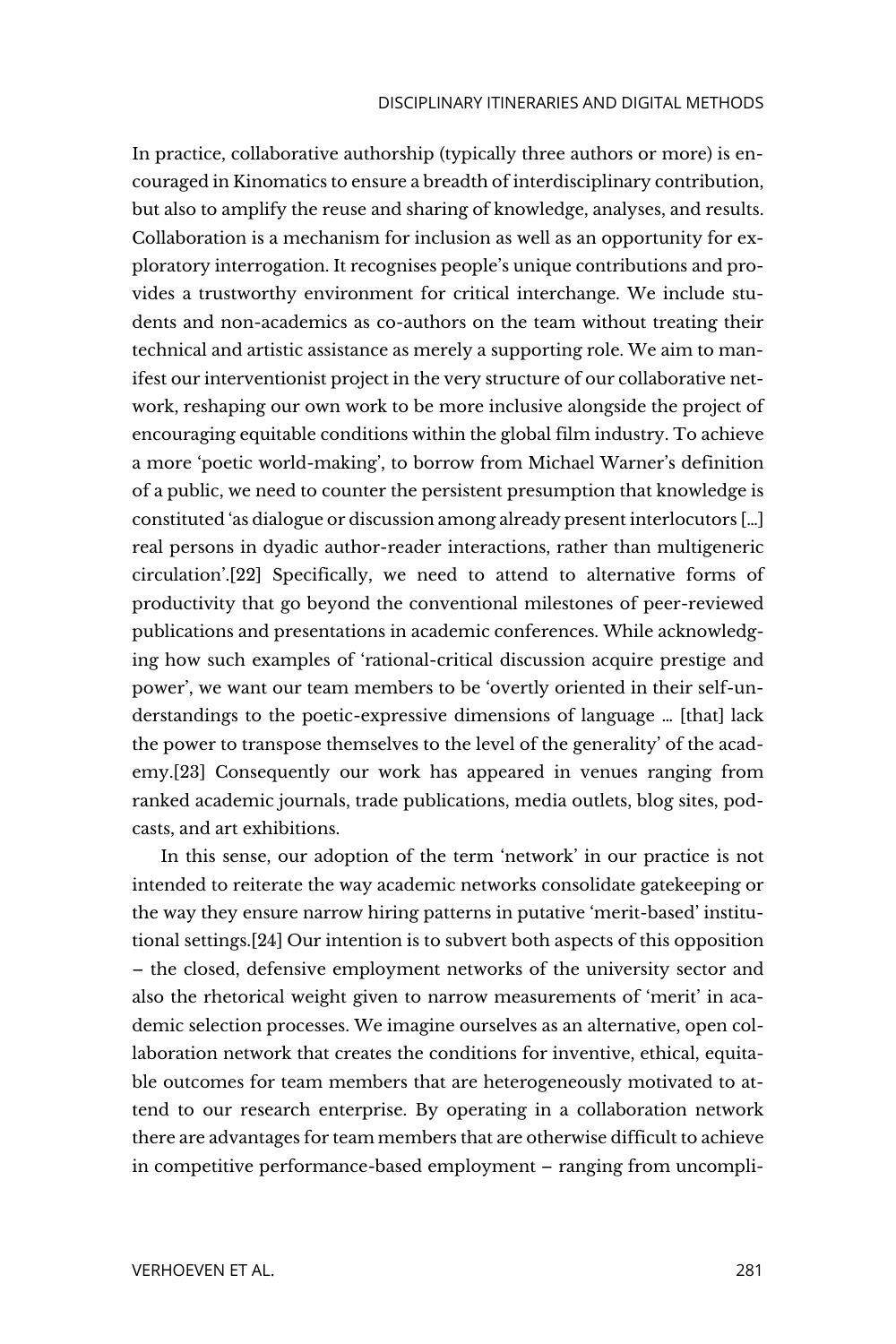cated social opportunities, mentoring, and personal support that is not compromised by institutional proximity (by being members of the same department, for instance), scholarly inspiration including serendipitous gleanings derived from interdisciplinary discussions, and a sense of power in numbers when developing and delivering contentious research findings.

Without quite (yet) acting as a mandate or pledge, we have all ascribed to a set of more or less articulate principles that can be encapsulated in the challenge to act within the values of mutuality, positivity, and invention. Inclusivity comes with reciprocity that extends from an everyday acknowledgement of others' contributions to the acceptance of mutual accountability and commitment to interconnected outcomes, as well as displaying the provenance of our data and analyses. At the same time, openness about power dynamics and privilege requires an ethos of positivity and goodwill. We face our futures with optimism as we consider the needs and priorities of others, not just within the team but the communities where our research can be applied and put into practice. Finally, an appreciation for invention is a key part of mutual, positive recognition of insightfulness, integrity, and resourcefulness, again not just within the network but in the world we study. To achieve sustainability, both in our work lives and on a global scale, our interactions need to be attentive and careful, in the twin senses of respectful and caring. Altogether, these values imbue our analyses and methodologies, but should also shape the pragmatic choices of what we each do, and how we work with each other.

In addition to our commitment to deep interdisciplinarity, we adopt interoperability as a guiding principle and practice. We understand interoperability as both a methodological foundation for inventive research as well as a framework to guide our interactions with each other, with the industries we study, and for the circulation of our research. We share data for reuse and pursue a variety of forums for communicating results (academic and nonacademic), to ensure the research is as widely accessible as possible.[25] This poses challenges at times. While the 'impact agenda' discourse that universities espouse in relation to knowledge translations, dissemination, and mobilisation would indicate support for the approaches we adopt, institutional gatekeeping endures as a core university value and systemic barrier. Performance review metrics and academic publishing practices operate as very real, wearying disincentives to the way we work.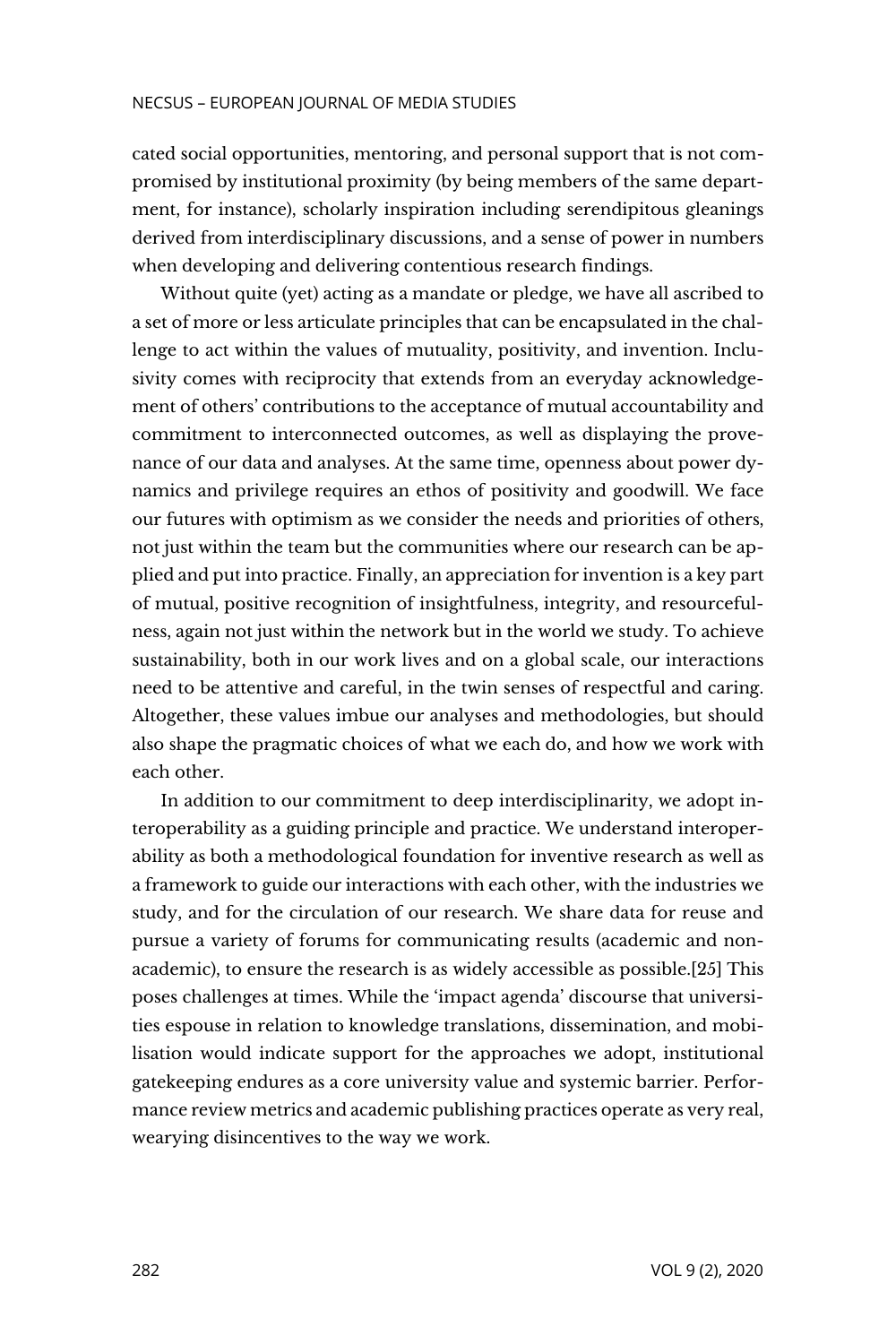# **Method**

What, then, are the intellectual geometries of our collaborative practice? How can we analyse the informal, underlying tension edited out of the formal preference given to presentations and papers, like this very article, for example? We are interested in the qualities of outliers and how to identify and work with consideration of duration, immaterial inputs, a variety of material outputs, and any other overlooked qualities. For the purpose of this analysis of our research network, we limited our study to the current Kinomatics team members (the authors of this article). These twelve members include one team member on parental leave and comprise a range of academic ranks from post-doctoral researchers to senior professors. We live in seven cities in four different countries on three continents. Typically, the team has a fluid membership; members come and go according to their availability, employment status, or personal capacity at any given time. Some members have joined the team more recently (Moore, Loist, Prommer) while others have been longstanding participants (Verhoeven, Coate, Davidson). Given that this is a snapshot analysis (rather than tracking change over time), several previous members of the team are not included in our analysis (Arrowsmith, Palmer, Gionfriddo).

Although collegiality and collaboration are not expressed directly as values, we have articulated relatively abstract principles of openness, equity, and reciprocity in our research network. In other words, we have ascribed to core values for membership in Kinomatics without prescribing specific practices for our collaboration as a network. Rather than defining collaboration in theoretical terms, this article describes a more methodical way of analysing whether our aspirations and perceptions for open, equitable, and reciprocal collaboration match our practices. We began by using an exploratory visualisation to capture the ways our collaboration happens within parallel timelines of activities, each ascribed a level of relatively implicit or explicit recognition or esteem in conventional academic institutions (see Fig. 4). Thinking visually of planes of activity, we imagined a top level visible to people outside the network, where outcomes crest like waves on the surface, grabbing attention. Highly-valued occasions such as winning a project grant, co-authoring an article, or co-presenting a high-profile conference paper are easily recognised and continually documented. One can also picture interim parts of the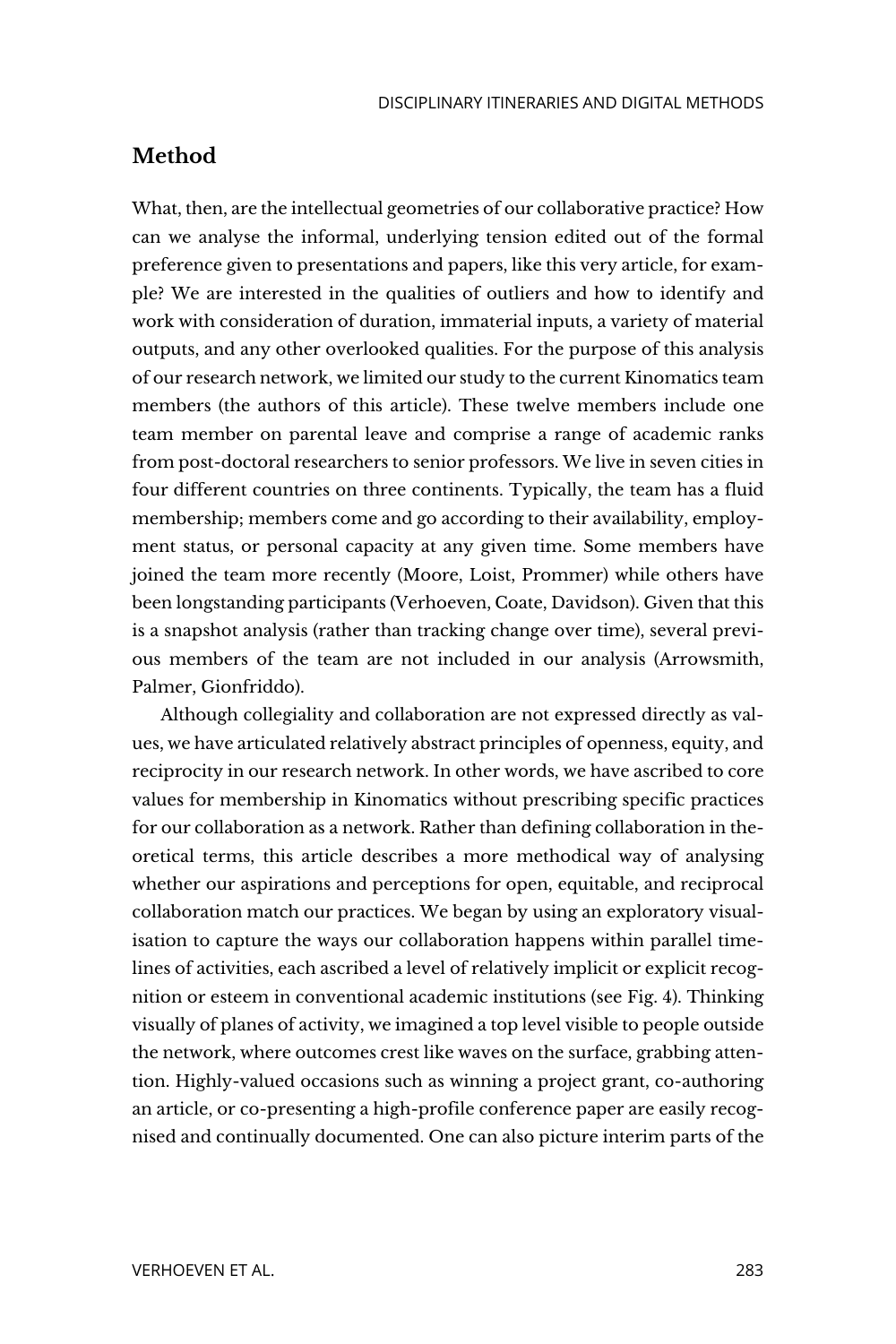surface, still visible to more specialised outsiders, although ascribed less prestige: such as when co-authored policy reports and public opinion essays circulate; or when co-supervised doctoral students graduate.



Fig. 4: Visualisation of collaboration as parallel timelines, by Michelle Mantsio.

Under the surface, all the while, a continual stream of lateral and horizontal assemblages of informal interaction provides the momentum and energy to the waves above. These everyday aspects of collaboration are rarely tracked and barely recognised as a crucial foundation for joint productivity: collecting and iteratively analysing data, building databases and digital tools, cowriting and editing multiple versions of drafts, shared conversations and correspondence of all sorts, listening to and thinking with each other. Many forms of collaboration go entirely unrecognised or may even be dismissed as trivial within formal, academic criteria. Sociable chat during coffee breaks at conferences; lunch with a colleague or student; taking selfies together for social media: these are often our most memorable, valued moments. Of course, many of these forms of collaborations do not lead directly to the surface of visible or measurable publications; casual comments that help to crystallise concepts; team members and students that participate in one aspect or moment, but do not continue or repeat with others; but these loose ends and sometimes dead ends are not failed or fizzled collaborations, but rather part of the process. A rejected paper or an unsuccessful grant application often lays the premise to future success, broadly defined. Serendipitous, informal encounters lead to new ideas and future collaboration and work.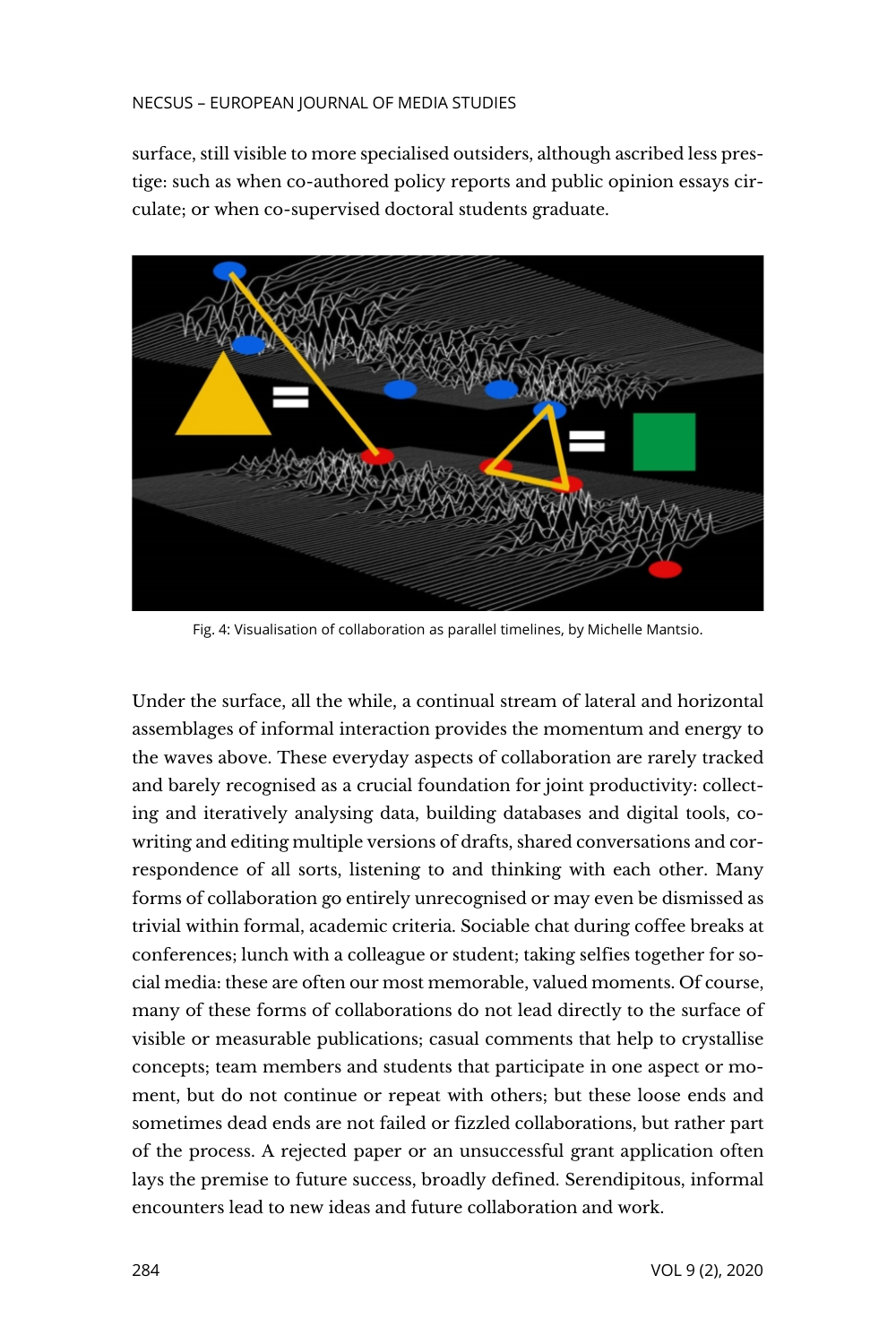At the formal level, generous attribution is expected under the auspices of the Vancouver authorship protocols.[26] In the informal layer of collaboration, however, we did not have an existing framework for putting our values into practice. And yet, this is often where preliminary plans for formal outcomes emerge, such as in the conversation at a conference. Critical analyses of academic networking and collaboration are most often tied to relatively formal academic outcomes, such as career advancement and citation indexes. Less attention falls upon what individual team members forgo in order to maintain strong collaboration networks. Supporting each other also takes time and attention, whether formal supervision or informal collegiality. As we have noted elsewhere, we need to broaden the conventional meaning of research 'impact' beyond academic citations. Not only because the 'ecological and financial costs involved are in conflict with our research interest in global cultural sustainability,' but because our collaboration also has environmental, emotional and interpersonal impacts.[27] Without careful attention to gendered, generational, and disciplinary discrepancies, these decisions can lead to exclusionary trajectories on the timeline of collaboration. This is also the level where the unwritten, unrecognised labour of administrative tasks, mentoring, casual explanations, and informal training happen, not to mention catering and cleaning-up the 'workspace'. The work of maintenance and infrastructure of collaboration enables the reproduction of future research, skills, tools, and databases, despite uneven acknowledgement of its importance.[28]

A preliminary version of the formal analysis had already visualised our network by graphing a compiled bibliography of co-authored publications and co-presented conference papers.[29] To take the measure of informal channels of communication, we supplemented our bibliography of co-authorships with a survey of ordinary practices, collecting such details as knowing each others' mobile phone numbers and documenting the perceived frequency of email correspondence, in-person meetings, and whether or not we had casual chats and tagged each other on social media. These two measures jokingly designated the 'coffee index' and the 'selfie factor'. We then separately graphed the explicit and implicit team dynamics in respective social network visualisations. Both informal and formal collaborations are graphed as unipartite, undirected networks (see Figures 5 and 6, respectively), with a single node for each current team member and a single edge weighted by the frequency of the pairwise connection.[30]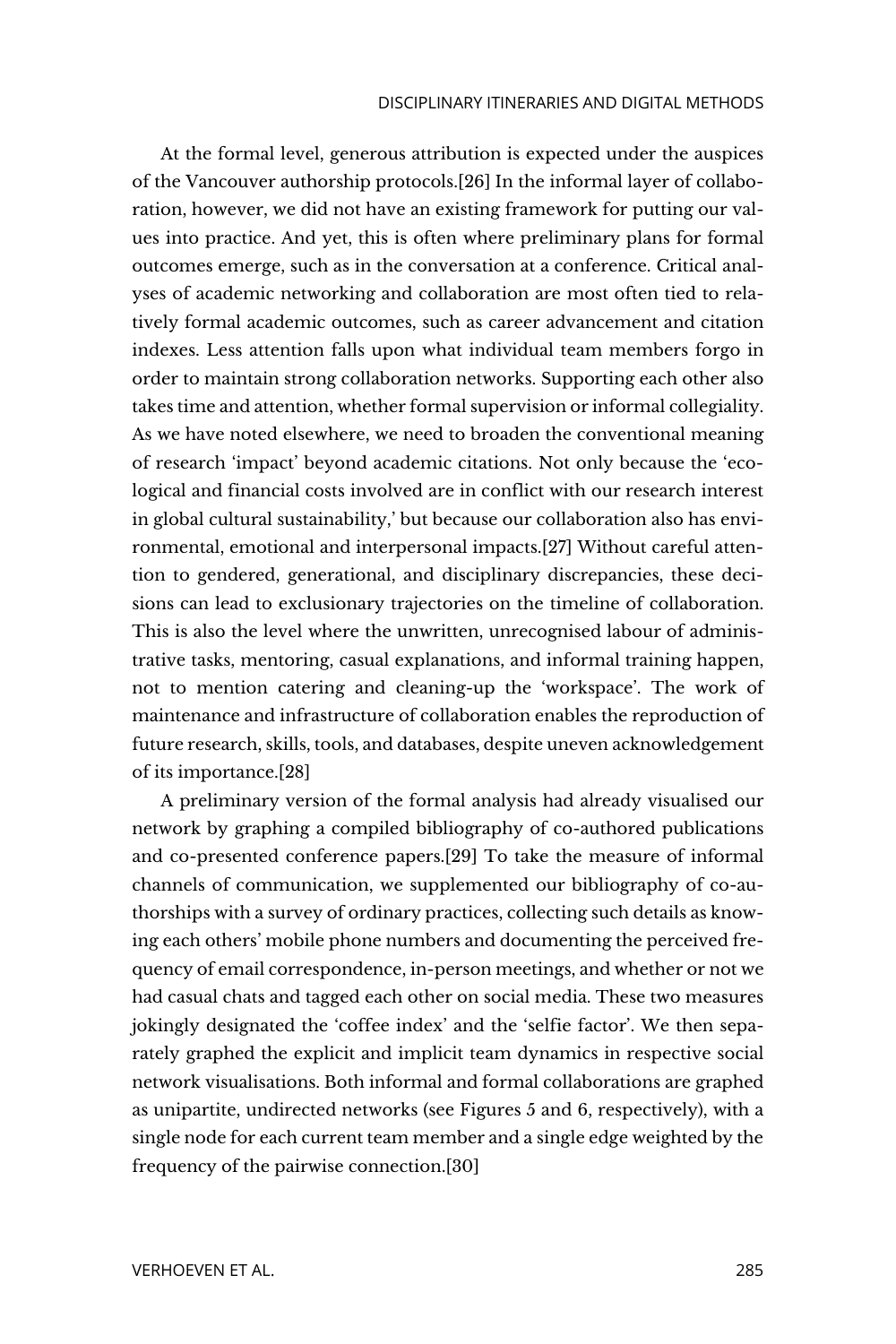

Fig. 5: Informal, undirected Kinomatics network visualisation produced using Gephi Software.



Fig. 6: Formal, undirected Kinomatics network visualisation produced using Gephi Software.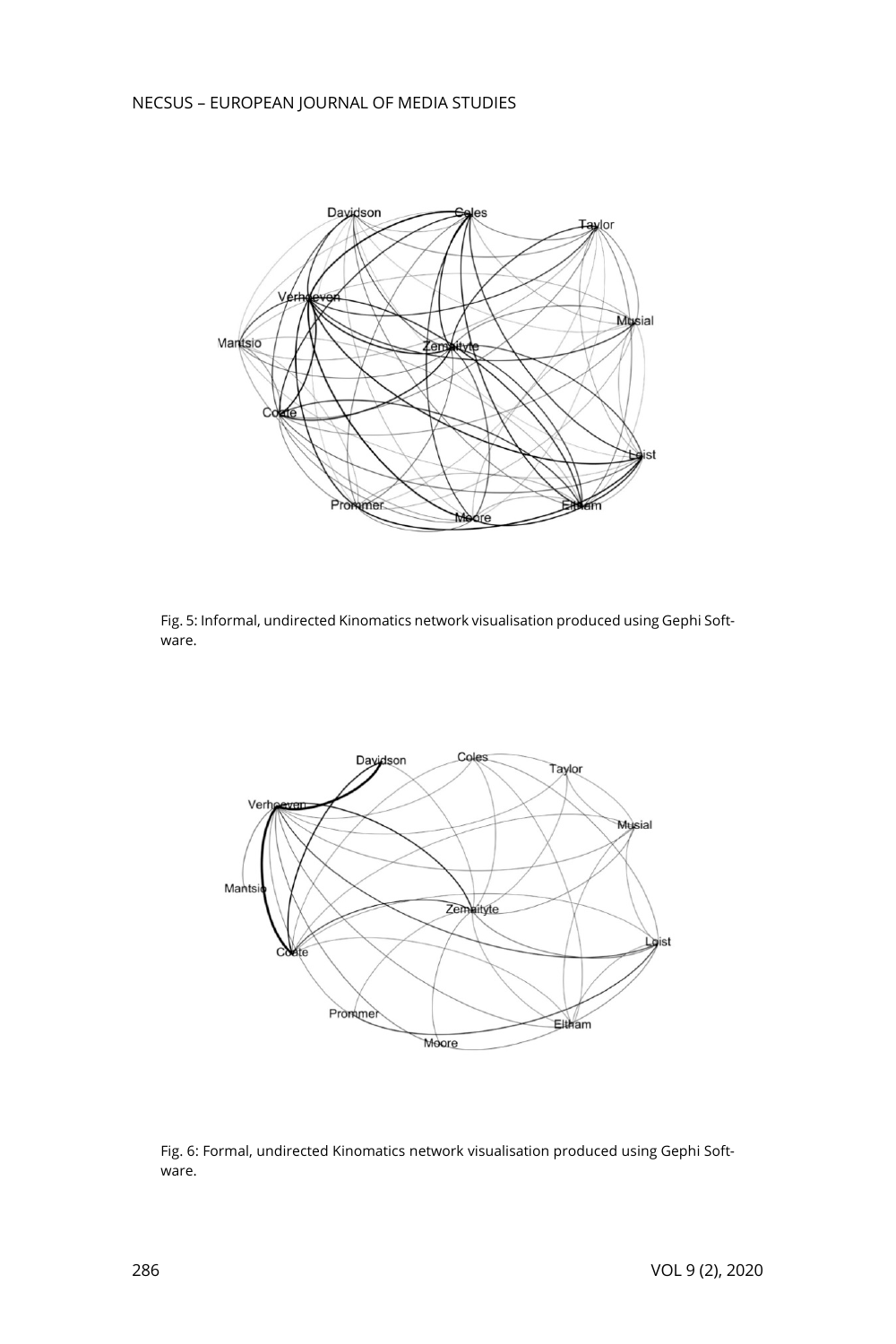### **Kinomatics collaboration network analysis**

Social Network Analysis is used in many settings to analyse the social dynamics of teams of people. As a technique, it is less focused on evaluating the performance of individuals and more useful for understanding how groups work together. In Figures 5 and 6 we have visualised the informal and formal interactions of the Kinomatics team, respectively. The 'nodes' in the diagrams represent researchers and the 'edges' between them indicate types of interconnection. On first glance, the most evident outcome of the Social Network Analysis is how well-connected we are as a working team. In informal and formal collaboration networks alike there are no sub-groups or individuals entirely disconnected from the others. In terms of the unweighted lines or edges of the networks, at least one path exists between any two people. This is less surprising for the informal network, where every team member actually has a direct connection to everyone else, at least through everyday work messages and in online meetings; all nodes in Figure 5 have an unweighted degree of 11, counting the number of edges. This attribute of the network reveals the situatedness of each person, in terms of their proximity or structured place among others. We were not surprised to learn we were informally linked, but surprising connectivity extends to the formal network of co-authorship too. Figure 6 has a diameter of 2, meaning the shortest path between any two people requires at most two edges; every person is at most once-removed from everyone else, and even team members who have not collaborated directly have a co-author in common with each other. In fact, even in the formal network, the average shortest path is 1.35, which, combined with the diameter of 2, indicates two-thirds (or eight) of the members are directly connected to everyone else, and only one-third (or four) of the members require that common co-author to link to someone. These measures tell us about systemic attributes and verify our success at avoiding clustering into specialisations. As intended, everyone is connected to the network overall. Yet those connections are not equally weighted.

The spatial arrangement of the nodes in the two networks was forced to be the same, to permit focusing on the relative weights of edges instead of the geometric arrangement. The thickness of lines in the graph shows weighted edges, with darker, thicker lines for connections that occur more frequently. Considering the weighted degrees can help distinguish the quality and prevalence of connections, which is particularly important for the informal network, where every team member's node has the same unweighted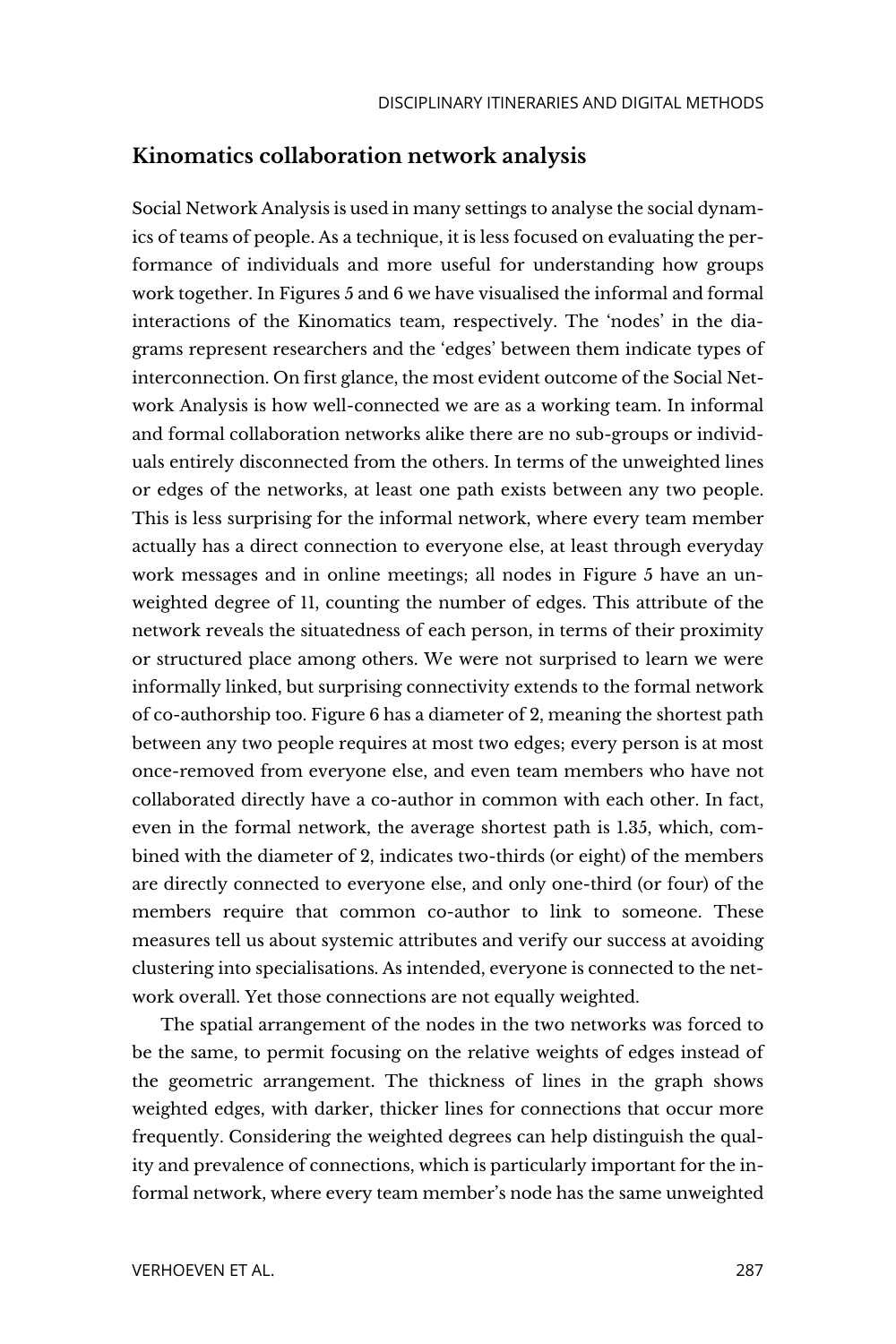degree. In the formal network, too, weighted edges are important to consider, signifying repeated co-authorships, such as connections among Verhoeven, Davidson, and Coate, who have been publishing together for several years, before many other members had even joined the network.

The scatterplot of the weighted degrees of interconnection demonstrates this more clearly in Figure 7. We presume in Kinomatics that a 'sound' network is one where the quality of social interactions is matched by the credit and recognition of formal outcomes. A balanced network like this is represented by the 45-degree line that runs diagonally between the informal and formal axes. To some extent, this line is an arbitrary indicator – we are hypothesising the theory of an optimum collaboration network based on our own measurement of informal interconnection. For this reason, we have also included a second line that represents the 'best fit' within the existing data. The difference between these two lines indicates that, as a whole, the team places emphasis on relationships and, by inference, that a substantial amount of informal effort goes into producing the formal and institutionally validated credits of publications and so on. This recognition that relationships matter resonates with the way humanities research itself emphases the methodological and epistemological value of 'making connections' by 'figuring out, following and filling in trails of relationships'.[31] Publishing rates in the humanities tend to be slower than in other disciplines. By revealing the 'invisible labour' of relationship building that goes into our more evident outputs and projects this visualisation is instructive.



Fig. 7: Visual comparison of the Kinomatics formal and informal collaboration networks, by weighted degree with a 'line of best fit' and a 45-degree line.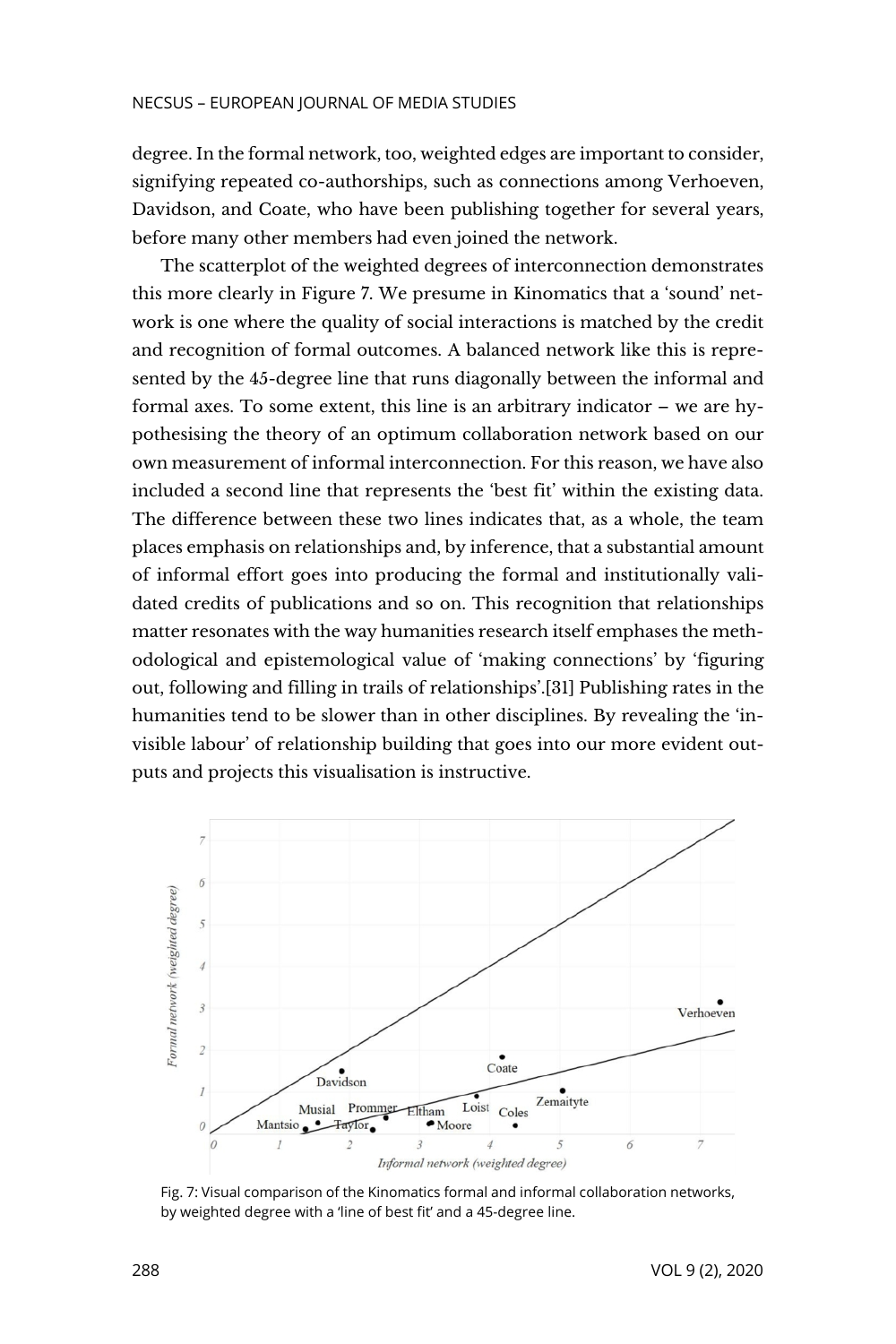What other unrecognised tendencies in our interactions and collaboration does this analysis demonstrate? The position of team members against the 'line of best fit' in the scatterplot tells us more. This line shows our performance against the informal and formal measures relative to each other. We were aware Verhoeven was a 'bridging' figure in both the informal and formal network, but some members (Coles, for example) are ranked relatively high in informal weighted degree (uncredited labour) but lower for formal collaboration; others, vice versa, ranked relatively high in terms of formal weighted degree (Davidson, for example) (see Table 1). Why would this be? Is this evidence that we failed to meet some aspect of our principles? Is there a persistent bias we need to redress?

| Informal network (see Fig. 5) |                                |                    | Formal network (see Fig. 6) |                             |                    |
|-------------------------------|--------------------------------|--------------------|-----------------------------|-----------------------------|--------------------|
| Member<br><i>(country)</i>    | $U_{n-}$<br>weighted<br>degree | Weighted<br>degree | Member<br><i>(country)</i>  | $Un-$<br>weighted<br>degree | Weighted<br>degree |
| Verhoeven (CAN/AUS)           | 11                             | 7.28               | Verhoeven (CAN/AUS)         | 11                          | 3.14               |
| Zemaityte (AUS/EE)            | 11                             | 5.04               | Coate (AUS)                 | 7                           | 1.83               |
| Coles (AUS)                   | 11                             | 4.36               | Davidson (AUS)              | 3                           | 1.49               |
| Coate (AUS)                   | 11                             | 4.18               | Zemaityte (AUS/EE)          | 10                          | 1.03               |
| Loist (GER)                   | 11                             | 3.81               | Loist (GER)                 | 8                           | 0.89               |
| Moore (CAN)                   | 11                             | 3.17               | Prommer (GER)               | 3                           | 0.37               |
| Eltham (AUS)                  | 11                             | 3.13               | Moore (CAN)                 | 7                           | 0.26               |
| Prommer (GER)                 | 11                             | 2.52               | Musial (AUS)                | 3                           | 0.26               |
| Taylor (AUS)                  | 11                             | 2.33               | Eltham (AUS)                | 6                           | 0.23               |
| Davidson (AUS)                | 11                             | 1.89               | Coles (AUS)                 | 6                           | 0.20               |
| Musial (AUS)                  | 11                             | 1.55               | Mantsio (AUS)               | 1                           | 0.11               |
| Mantsio (AUS)                 | 11                             | 1.37               | Taylor (AUS)                | 3                           | 0.09               |

Table 1: Tabular comparison of the Kinomatics formal and informal collaboration networks

First, there is a temporal lag between the networks. More recent informal connections were measured robustly in our survey, allowing even members who joined recently to be quickly and strongly connected in those everyday terms. Yet informal connections are tapering off quickly once a members' availability shifts with new personal or professional responsibilities. On the other hand, formal co-authorships have a duration and retain the weight of connection years after some members no longer have the availability to collaborate regularly, due to moving to a new position. Crucially, a person's ca-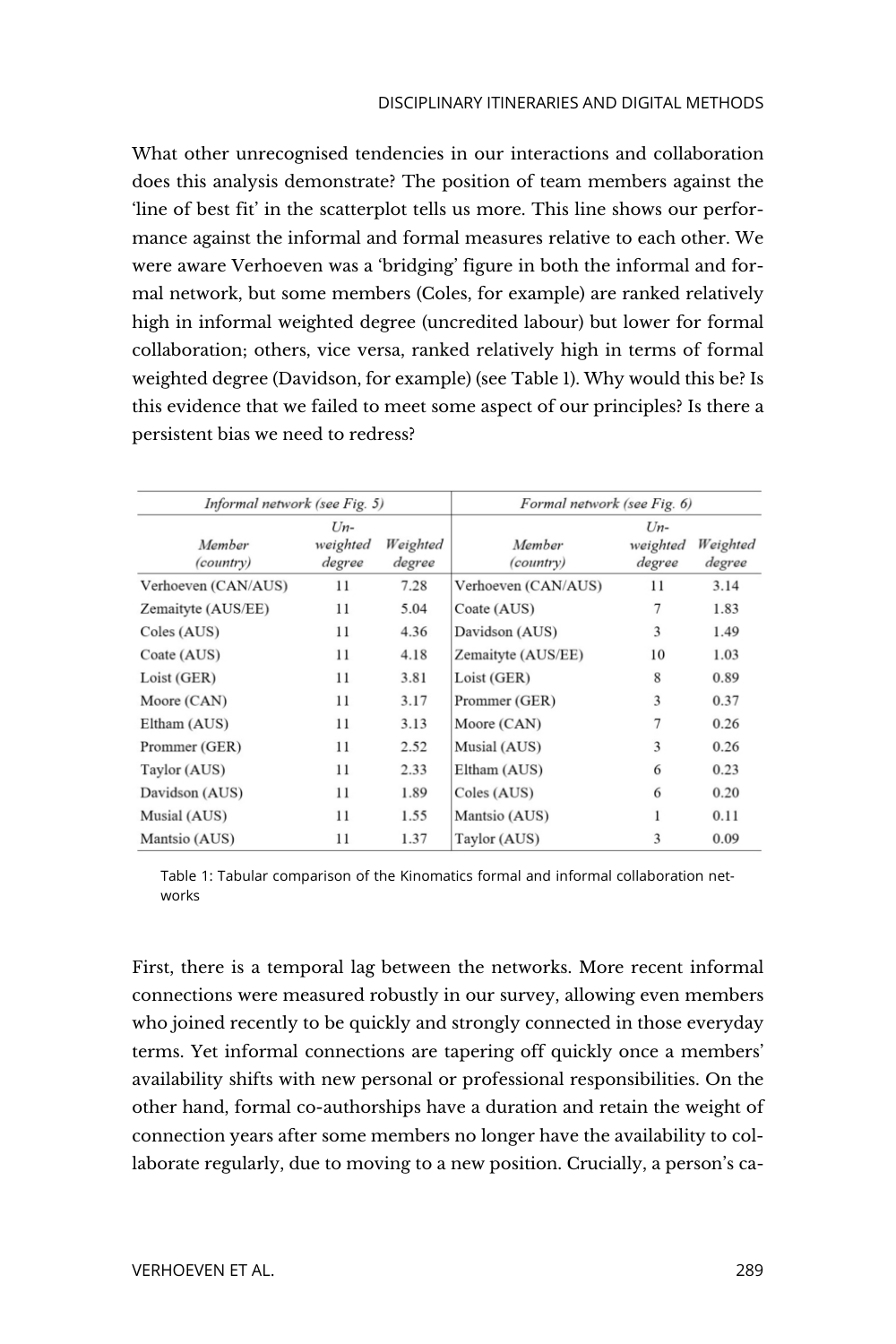reer stage plays a significant role in structuring members' capacity for collaboration. A recent doctoral student (Zemaityte) and past postdoctoral fellow (Davidson) joined the network precisely for their methodological approaches, which led to many opportunities for formal co-authorship. But the former remaining as a postdoctoral fellow permits continued informal connections, whereas the latter's shifting to a new stage and place of employment, unfortunately, meant a quick waning of those everyday routines.

Specialised knowledge can explain two researchers having relatively low connections in both informal and formal networks. Musial is a network scientist; Mantsio is an artist. Although both are active team members, their connections more often rely on their specific expertise being called upon. They are an instantiation of the idea that 'weak ties are strong ties' in the sense that, although they are not deeply embedded in the network, they bring their own extended networks and specialised knowledge to Kinomatics.[32] Another three persons have relatively low formal weighted degrees compared to their informal weighted connections: Moore, Eltham, and Coles (see Table 1). This may arise partly because these researchers bring secondary analysis to our collective work, adding historical and policy interpretations to the core methodologies others conduct in data-driven Digital Humanities. That two of these are the only two men currently active in the network raises the spectre of unwittingly relying on female senior researchers to the 'emotional labour' of facilitating connections among others. Past male researchers are counter-examples, but are now retired from academia and not included here in the analysis of the present team. Finally, we would be remiss not to acknowledge missing connections to racialised and Indigenous researchers. We would clearly benefit from a greater diversity of perspectives in our network, as in our research.

# **Conclusion**

When we proposed this co-authored interrogation of collaborative research methods, the lockdowns and physical distancing that have come to define the global response to the COVID-19 infection were still a remote threat. Subsequent reflection and writing for this article have happened under very different circumstances. COVID-19 has laid bare the underlying value and frameworks of research collaboration at scale but also the importance of ethical and emotional support networks in academic environments. We began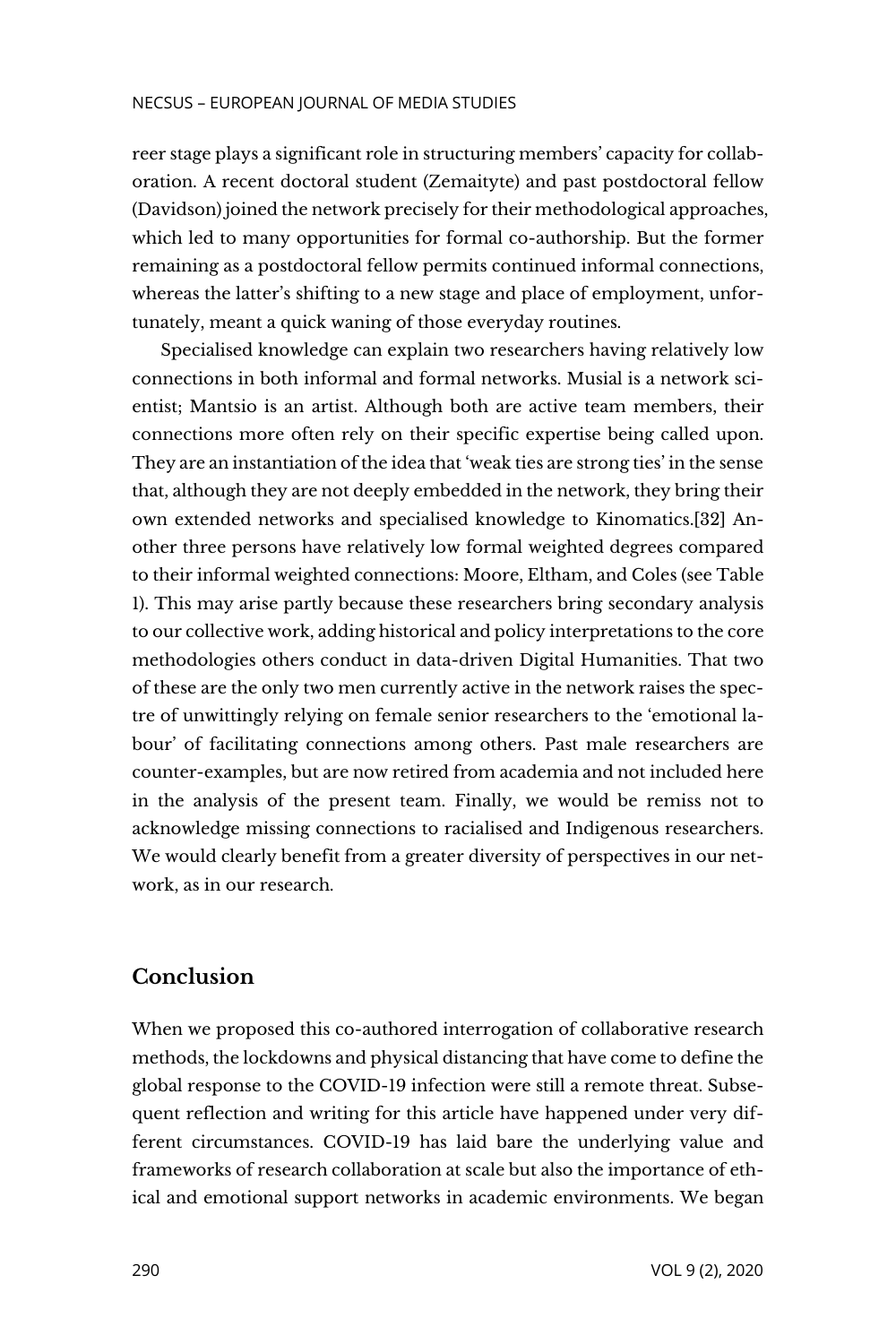problematising the bias for favouring collaboration done co-spatially and synchronously – by thinking of online tools for distanced communication as an optional supplement, with the silver lining of lower environmental and financial impact, taking less time away from personal and professional duties, but we never imagined the circumstance of physically-distanced collaboration would become a professional requirement.

In this article, we aimed to test how our migration across specialities in inter-team collaboration and co-authorship has contributed to new approaches and collaboration dynamics.[33] To do this, we conducted a critical Social Network Analysis of our own collaboration network, to understand how our own team is structured and open to being reshaped. Our varied inter-connections represent a significant interpersonal investment in a collective identity that is not always evident in the formal measurement of academic success such as in co-authored publications, for example. Unlike many scientific articles in which long lists of co-authors form a dominance hierarchy, all twelve of us contributed essentially equally to the formation of this article. Other articles might list as many or more co-authors to signal a diversity of contributions and roles, say produced by collaboration across laboratories under the umbrella of a targeted, funded project, where experimentation, conceptualisation, supervision, and writing are all recognised as essential tasks but differentiated proportionally as distinct contributions to the production of intellectual property. What we have attempted to do here is somewhat distinct, by building a collaborative process of recursive contributions and team conferrals towards strengthening the collegial structure of the network itself. On top of this, our object of analysis was our own past collaborations. This iterative process of formal co-authorship and informal interactions required we give significant attention to prioritising respectful informal collaborations of many types. Our critical Social Network Analysis aimed to reveal the structure of this process.

In researching how cinema operates as a global cultural industry, the Kinomatics team members aim to collaborate on a transformative scale themselves, across geographic and disciplinary boundaries. In this article, we apply the same methods for the study of film circulation to evaluate our own collaboration networks and to help determine the shape of future research opportunities. Kinomatics derives this recursive approach to method from the Digital Humanities. We produce both research tools as well as analysis that is focussed on intervening in, rather than just describing the creative industries. The methods and techniques of Kinomatics research are used to propose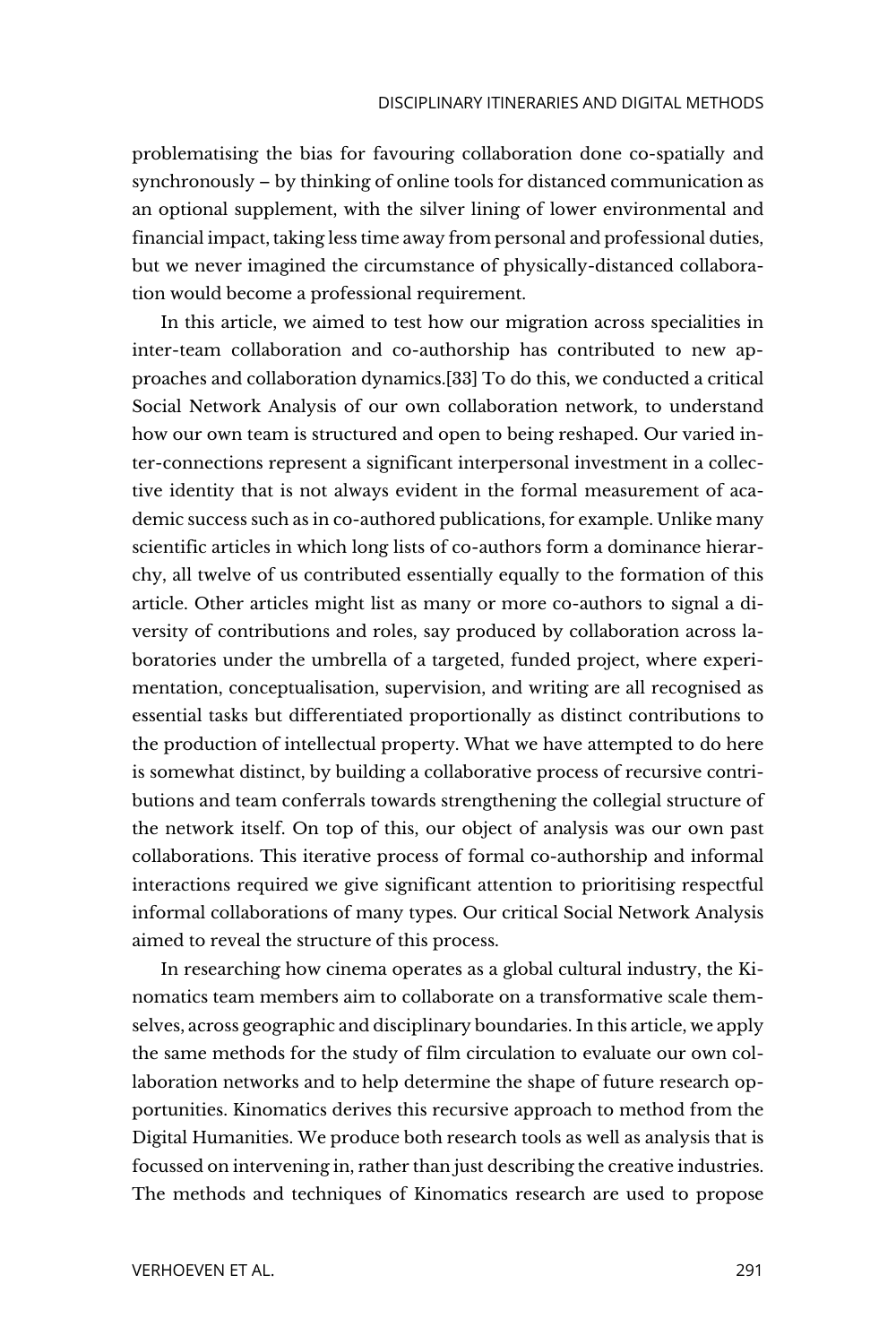conditions for redistribution in the global film industry, but we also hope to possess mechanisms for redistributive scholarship within our own practices as a network of global academics.

Being mindful of our multi-disciplinary methods as dispersed 'teams of teams' emphasises the relational dimensions of our work.[34] What at first might seem like segmented or largely disconnected 'sub-networks' of participating researchers helps point out the critical importance of a variety of relationships in the Kinomatics collaboration network. These connections represent a significant interpersonal investment that is not always evident in the formal measurement of academic success such as co-authorship. While coordination can be aided through designating a project manager or principle investigator under a clearly defined project structure, these features themselves can potentially become a source of tension if roles are overly rigid and participation is not accompanied by commitment or accountability. Different types of networks reflect a range of network governance models.[35] In particular, the tension between unity and diversity in network governance requires care-full planning for the heterogeneity of team members' motivations and goals within any given project.[36] Academic networks, like any networks, can be exclusionary, dangerous, and a space where power and influence are both accrued by the privileged few and reproduced in unequal ways that mirror the unequal distribution of resources in society at large.[37] With this in mind, the Kinomatics praxis is explicitly intended to intervene on what and who is valued in processes of knowledge enquiry, creation, and mobilisation. And to ensure we are accountable to these intentions, we undertake team-evaluations such as the one outlined in this article.

By way of a conclusion, we should also acknowledge the attendant liabilities of our approach. As Caddell and Wilder observed, in reframing team success around alternative forms of scholarly solidarity there is 'considerable risk in terms of drain on already depleted personal resources and capacity'.[38] We cannot assume compassion is an evenly dispersed capacity or resource – some academics can afford to be more caring than others due to their institutional position, for example. Even still there are repercussions for those academics that focus on relationality and that do not seek to 'measure up' within managerial academic settings. Further, how we might imagine these alternative Kinomatics approaches as something more than just a group of individuals redefining and applying an innovative approach to collaboration – but rather as resetting (multiple) institutional frameworks – is not clear. We need to be realistic about supporting the careers of our colleagues in a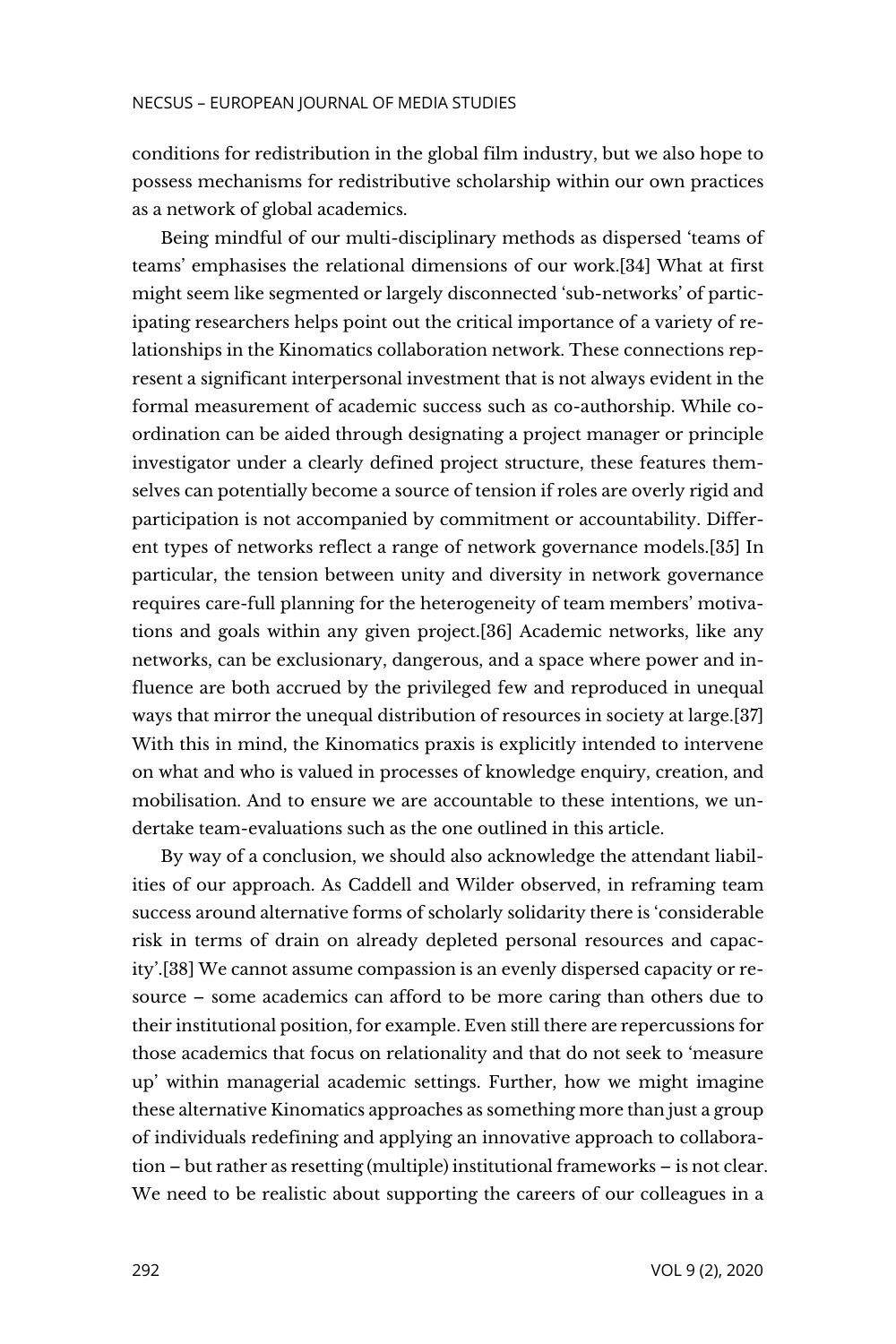system that only rewards very particular behaviours at the same time as being optimistic about change. We must find the ways to move beyond appeasing the university bean counters and devote our energy to planting the seeds for alternative scholarly futures.

# **Authors**

Bronwyn Coate is a Senior Lecturer in the School of Economics, Finance and Marketing at RMIT University, Australia. She is a cultural economist whose research interests include creative industries and creative labour. ORCID: 0000-0002-9148-3751

Amanda Coles is a Lecturer in Arts and Cultural Management/Employment Relations at Deakin University, Australia and a Co-Researcher with the SSHRC funded Interuniversity Research Centre on Globalisation and Work in Canada. ORCID 0000-0001-9757-5422

Alwyn Davidson is an early career researcher specialising in the digital humanities and geovisualisation. She holds a PhD in geo-spatial science. Alwyn's research interests include the visualisation of humanities data, the application of GIS and spatial techniques, the analysis of cultural datasets, and working within an interdisciplinary environment.

Ben Eltham is a Lecturer in the School of Media, Film and Journalism at Monash University, Australia. He also works frequently in the popular media as an arts journalist. ORCID: 0000-0003-4639-460X

Skadi Loist is Assistant Professor for Production Cultures in Audiovisual Media Industries at the Film University Babelsberg KONRAD WOLF in Potsdam, Germany, and PI of the research project 'Film Circulation on the International Film Festival Network and the Impact on Global Film Culture' (BMBF 2017–2021). ORCID: 0000-0002-8299-4103

Michelle Mantsio is an artist and lecturer. She is the Visual Arts Coordinator at LCI Melbourne, Australia. Her interest in data visualisations is experimental, working with multi-level assemblages to explore spatiotemporal representations of culture.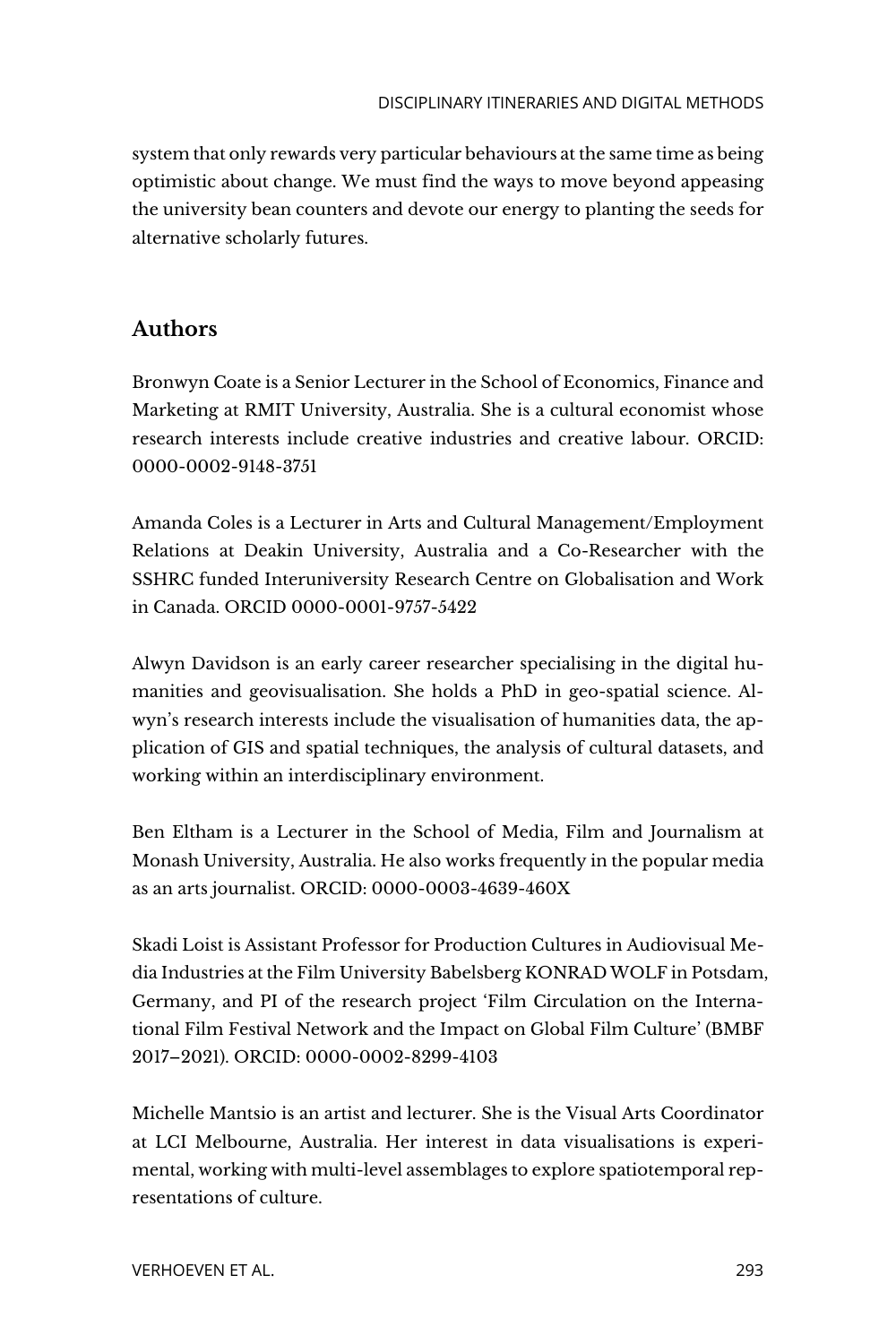Paul Moore is Professor of Communication and Culture at Ryerson University in Toronto, Canada. He is a media historian whose research focuses on transnational circuits of cinema. ORCID: 0000-0002-2521-4713

Katarzyna Musial is an Associate Professor of Network Science and a Head of Data Analytics and AI Discipline at the School of Computer Science, Faculty of Engineering and IT, University of Technology Sydney (UTS), Australia. She is also a Director of the Network Science Lab within the Advanced Analytics Institute, UTS. ORCID: 0000-0001-6038-7647

Elizabeth Prommer is Professor and Chair for Communication and Media Studies, and Director of the Institute for Media Research at the University of Rostock, Germany. Several of her publications address the gendering of media industries.

Sarah Taylor is a postdoctoral research fellow in the Unison Housing Lab, an industry partnership between RMIT University, Australia and Unison Housing, a social housing provider. ORCID: 0000-0002-3996-972X

Deb Verhoeven is Canada Research Chair in Gender and Cultural Informatics at the University of Alberta, Canada and Director of the Kinomatics initiative. ORCID: 0000-0003-3680-3561

Vejune Zemaityte is a Senior Research Fellow in Cultural Data Analytics in the Baltic Film, Media, Arts and Communication School at Tallinn University, Estonia working as part of the CUDAN Open Lab. ORCID: 0000-0001-9714- 7903

# **Acknowledgements**

V.Z. is supported as CUDAN Senior Research Fellow at the ERA Chair for Cultural Data Analytics, funded through the European Union's Horizon 2020 research and innovation program (Project No. 810961).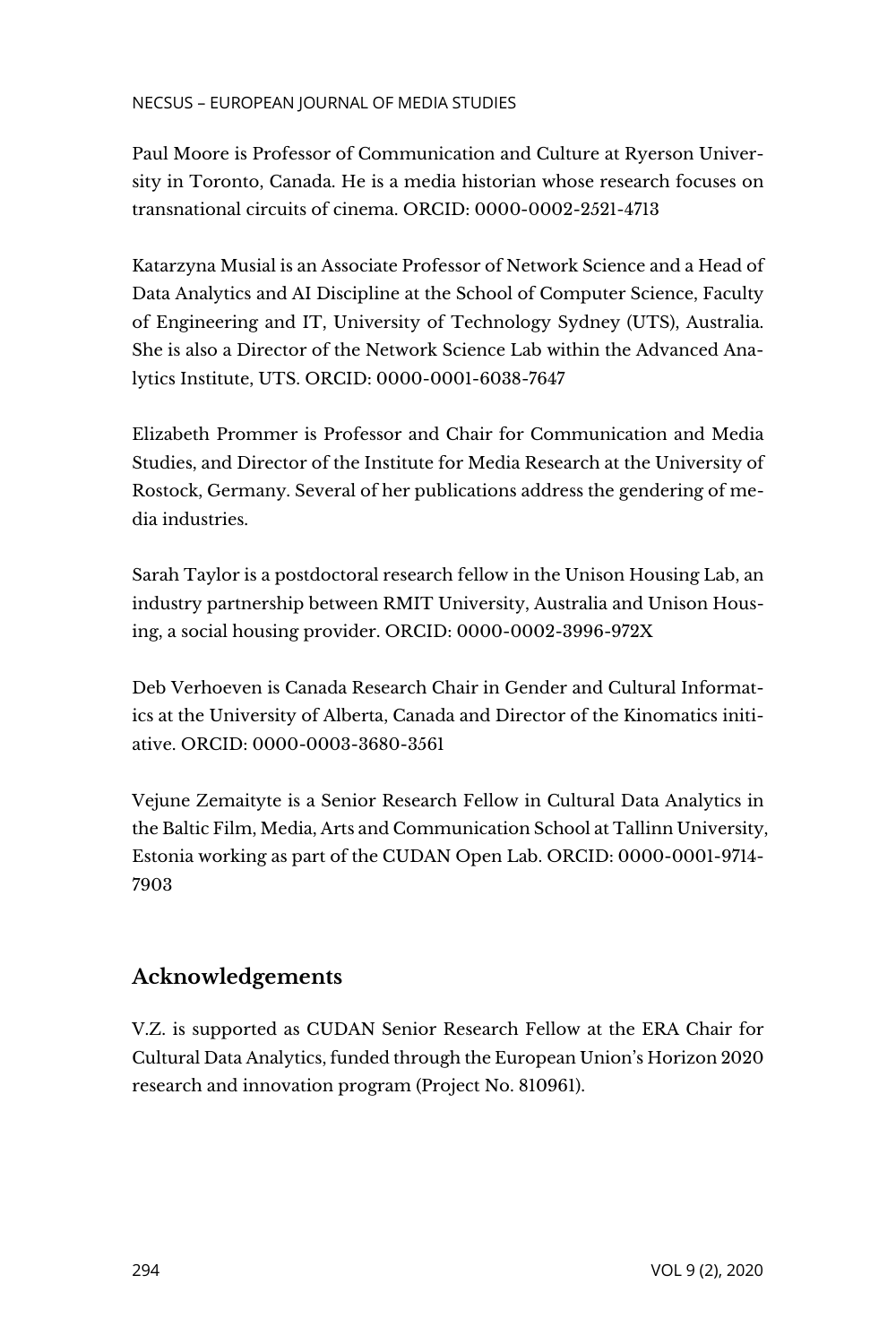### **References**

- Blackmore, J. 'The Carelessness of Entrepreneurial Universities in a World Risk Society: A Feminist Reflection on the Impact of COVID-19 in Australia', *Higher Education Research & Development*, 2020: 1-5.
- Brink, C. *The soul of a university: Why excellence is not enough*. Bristol: Bristol University Press, 2018.
- Caddell, M. and Wilder, K. 'Seeking Compassion in the Measured University: Generosity, Collegiality and Competition in Academic Practice', *Journal of Perspectives in Applied Academic Practice*, Vol. 6, No. 1, 2018: 14-23.
- Coate, B., Verhoeven, D., Palmer, S., and Arrowsmith, C. 'Using big cultural data to understand diversity and reciprocity in the global flow of contemporary cinema' in the *Proceedings of the International Symposium on the Measurement of Digital Cultural Products*. Montreal: UNESCO Institute for Statistics, 2016: 141-151.
- Coate, B., Verhoeven, D., and Davidson, A. 'The Cinema Cities Index: Comparing Urban Cinema Cultures Around the World', *Media International Australia*, Vol. 163, No. 1, 2017: 163-175.
- Crane, D. *Invisible colleges: Diffusion of knowledge in scientific communities*. Chicago, University of Chicago Press, 1972.
- Connell, R. 'What Are Good Universities?', *Australian Universities' Review*, Vol. 58, No. 2, 2016: 67-73.
- Grande, S., 'Refusing the university', in *Towards what justice?: Describing diverse dreams of justice in education*, edited by E. Tuck and K. Yang. New York: Routledge, 2018: 47-65.
- Granovetter, M. 'The Strength of Weak Ties', *American Journal of Sociology*, Vol. 78, No. 6, 1973: 1360- 1380.
- Heffernan, T. 'Academic Networks and Career Trajectory: "There's No Career in Academia Without Networks"', *Higher Education Research & Development*, 2020: 1-14.
- ICMJE International Committee of Medical Journal Editors. 'Recommendations for the Conduct, Reporting, Editing, and Publication of Scholarly Work in Medical Journals', 2020: [www.IC-](http://www.icmje.org/recommendations)[MJE.org/recommendations](http://www.icmje.org/recommendations) (aka the 'Vancouver Protocol', originally 1978).
- Johansson, L., Grønvad, J., and Pedersen, D. 'A Matter of Style: Research Production and Communication Across Humanities Disciplines in Denmark in the Early-Twenty-First Century', *Poetics*, 2020: 1-27.
- Kligyte, G. and Barrie, S. 'Collegiality: Leading Us into Fantasy The Paradoxical Resilience of Collegiality in Academic Leadership', *Higher Education Research & Development*, Vol. 33, No. 1, 2014: 157- 169.
- Knorr-Cetina, K. *Epistemic cultures: How the sciences make knowledge*. Cambridge: Harvard University Press, 1999.
- Loist, S. 'Crossover Dreams: Global Circulation of Queer Film on the Film Festival Circuits', *Diogenes*, Vol. 62, No. 1, 2018: 57-72.
- Loist, S. 'Zirkulation im Netzwerk: Eine Betrachtung zur Zirkulationskraft von Filmfestivals', *Zeitschrift für Medienwissenschaft*, No. 23, 2020: 55-63.
- Macfarlane, B. 'Collegiality and Performativity in a Competitive Academic Culture', *Higher Education Review*, Vol. 48, No. 2, 2016: 31-50.
- Marginson, S. and Considine, M. *The enterprise university: Power, governance and reinvention in Australia*. Cambridge: University Press, 2000.
- Massy, W., Wilger, A., and Colbeck, C. 'Departmental Cultures and Teaching Quality: Overcoming "Hollowed" Collegiality', *Change: The Magazine of Higher Learning*, Vol. 26, No. 4, 1994: 11-20.
- McChrystal, G., Collins, T., Silverman, D., and Fussell, C. *Team of teams: New rules of engagement for a complex world*. New York: Portfolio, 2015.
- Mountz, A., Bonds, A., Mansfield, B., Loyd, J., Hyndman, J., Walton-Roberts, M., Basu, R., Whitson, R., Hawkins, R., Hamilton, T., and Curran, W. 'For Slow Scholarship: A Feminist Politics of Resistance Through Collective Action in the Neoliberal University', *ACME: An International Journal for Critical Geographies*, Vol. 14, No. 4, 2015: 1235-1259.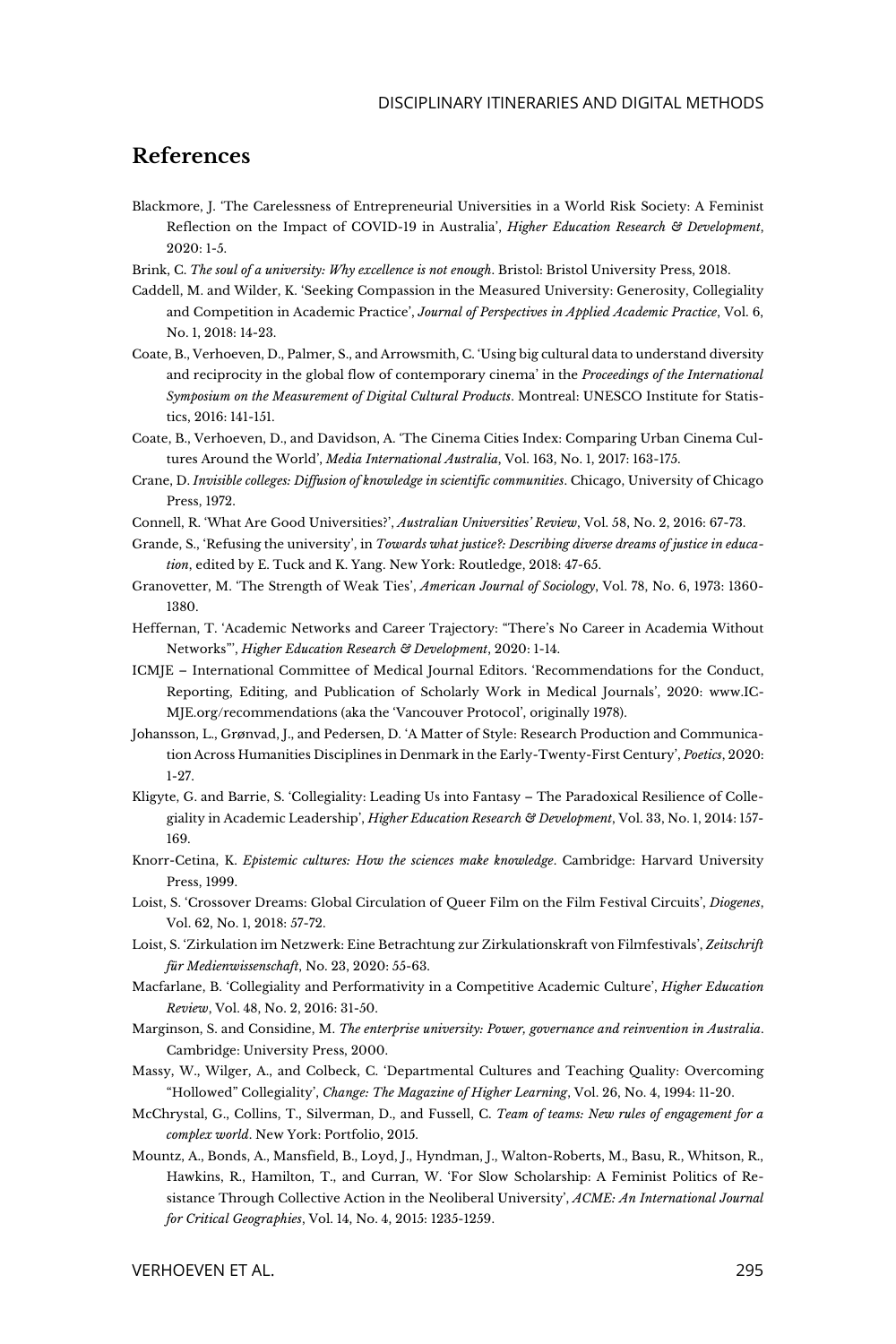Peetz, D. 'Elect the Vice Chancellor!: Is University Governance Getting in the Way of a Healthy Higher Education System?', *Inside Story*, 15 October 2020.

Price, D. *Little science, big science*. New York: Columbia University Press, 1963.

Provan, K. and Kenis, P. 'Modes of Network Governance: Structure, Management, and Effectiveness', *Journal of Public Administration Research and Theory*, Vol. 18, No. 2, 2008: 229-252.

Rogers, E. *Diffusion of innovations*, third edition. New York: Free Press, 1983.

- Romero, M. 'Reflections on "The Department is Very White, Very Old, and Very Conservative": The Functioning of the Hidden Curriculum in Sociology Departments', *Social Problems*, Vol. 64, No. 2, 2017: 212-218.
- Saz-Carranza, A. and Ospina, S. 'The Behavioral Dimension of Governing Interorganizational Goal-Directed Networks—Managing the Unity-Diversity Tension', *Journal of Public Administration Research and Theory*, Vol. 21, No. 2, 2011: 327-365.
- Taylor & Francis, 'Co-Authorship in the Humanities and Social Sciences: A Global View', 2017.
- Verhoeven, D. ['As Luck Would Have It',](https://doi.org/10.1525/fmh.2016.2.1.7) *Feminist Media Histories*, Vol. 2, No. 1, 2016: 7-28.
- Verhoeven, D. and Arrowsmith, C. 'Mapping the ill disciplined? Spatial analyses and historical change in the post-war film industry' in *Locating the moving image: New approaches to film and place*, edited by J. Hallam and L. Roberts. Bloomington: Indiana University Press, 2013: 106-129.
- Verhoeven, D. and Burrows, T. 'Even Sweeter: What Happens When the Humanities Gets Graphic', *Medium*, 31 July 2017.
- Verhoeven, D., Loist, S., and Moore, P. '(Inter)Disziplinäre Routen und digitale Praxis: Kinomatics und die industrielle Geometrie der globalen Kinoforschung', *Montage AV*, Vol. 29, No. 1, 2020: 173- 184.
- Verhoeven, D., Moore, P., Zemaityte, V., Loist, S., and Samoilova, Z. 'Intellectual networks and cultural networks: Kinomatics and the complex cultural geometry of cinema' in *Global Digital Humanities 2019: "Complexities"*. 2019.

Warner, M. 'Publics and Counterpublics', *Public Culture*, Vol. 14, No. 1, 2002: 49-90.

Wasko, J. *How Hollywood works*. London: Sage, 2003.

Wellman, B. 'Physical Place and Cyberplace: The Rise of Personalized Networking', *International Journal of Urban and Regional Research*, Vol. 25, No. 2, 2001: 227-252.

# **Notes**

- [1] Note on authorship. Acknowledging authorship is a particular challenge for networked research practices. In general, Kinomatics follows the Vancouver Protocols for authorship order, but these are not always a useful guide for humanities publishing let alone for collective enterprises involving many communities in the work, and not just the authors of the resultant article. We aim for a world in which collective and dynamic lists of acknowledgment are possible (and from a technical perspective, in online journals, there is no reason why this should not be the case), in which authorship is widely defined and in which acknowledgment can be evenly distributed and mutual contribution can be appreciated. Instead, the existing value system of academic work focuses on self-promotion and ranked ordinality (who is listed first counts more in the case of most humanities publishing) and not on recognising attributes such as generosity, revisability, and creativity. As Sandy Grande concludes in her searing critique of the underlying logics of contemporary academic practice, it is only when we write together that we are 'in refusal of liberal, essentialist forms of identity politics, of individualist inducements, of capitalist imperatives, and other productivist logics of accumulation' (Grande 2018, p. 62). This note stresses that our article was written collectively by the Kinomatics team.
- [2] [http://kinomatics.com](http://kinomatics.com/)
- [3] Massy & Wilger & Colbeck 1994, p. 19.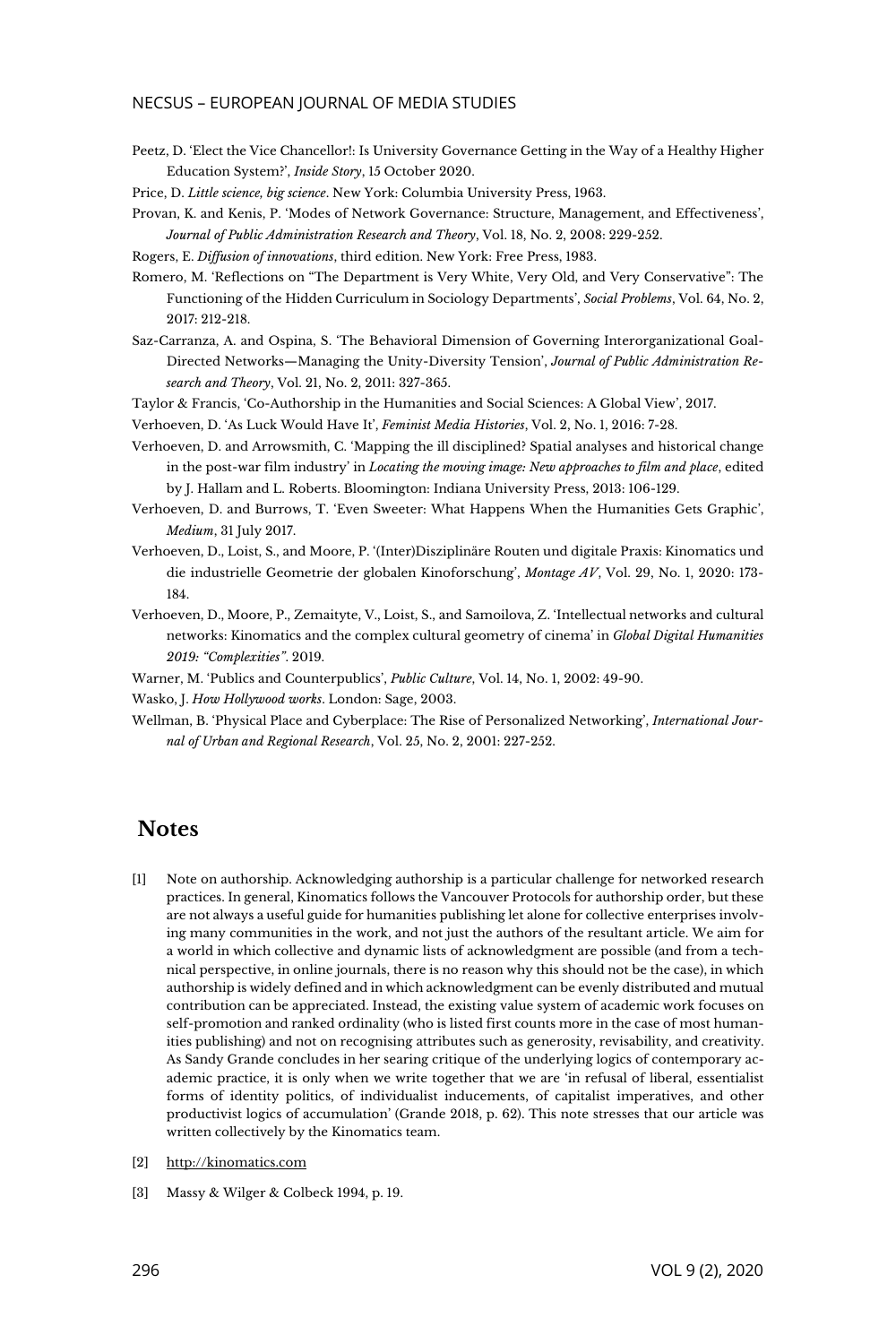#### DISCIPLINARY ITINERARIES AND DIGITAL METHODS

- [4] Macfarlane 2016, p. 31.
- [5] Kligyte & Barrie 2014, p. 166.
- [6] Mountz et al. 2015; Grande 2018, p. 61.
- [7] Coate et al. 2016; Verhoeven & Loist & Moore 2020.
- [8] Loist 2018, 2020.
- [9] Knorr-Cetina 1999.
- [10] Price 1963: Crane 1972: Romero 2017.
- [11] Rogers 1983, p. 39.
- [12] Marginson & Considine 2000, p. 10.
- [13] Verhoeven & Arrowsmith 2013; Johansson & Grønvad & Pedersen 2020.
- [14] Wellman 2001, p. 237.
- [15] Synchronous meetings of the Kinomatics team must take advantage of a slim window of time when all members are awake and reasonably alert: 7AM in Eastern Canada; 1PM in Germany; 2PM in Estonia; 9PM in Eastern Australia.
- [16] Connell 2016.
- [17] Peetz 2020; Blackmore 2020.
- [18] Connell 2016, p. 71.
- [19] Mountz et al. 2015, p. 1243.
- [20] Brink 2018.
- [21] Wasko 2003, p. 3.
- [22] Warner 2002, p. 82.
- [23] Warner 2002, pp. 83-84.
- [24] Heffernan 2020.
- [25] See for example Coate & Verhoeven & Davidson 2017.
- [26] Taylor & Francis 2017; ICMJE 2020 [1978].
- [27] Verhoeven & Loist & Moore 2020, p. 175.
- [28] Verhoeven 2016.
- [29] Verhoeven & Loist & Moore 2020.
- [30] The pairwise, undirected edge weights in the formal network were taken from the number of collaborating outcomes as a proportion of the maximum number of outcomes of any single person. The weights in the informal network were a proportion of a maximum scale based on ordinal replies to eight different questions: 1. ranked perception of relative closeness to other team members; 2. whether or not the members had edited each others' writing; 3. perceived frequency of coffee breaks with each other, on a five-point scale from never to more than once weekly; 4. perceived frequency of informal, non-business communication with each other, on the same five-point scale; 5. perceived frequency of formal business meetings with each other on the same five-point scale; 6. whether or not the members knew each others' mobile number; 7. whether or not the members followed each other on social media; 8. estimated volume of email with each other, on a five-point scale from never to daily.
- [31] Verhoeven & Burrows 2017.
- [32] Granovetter 1973.